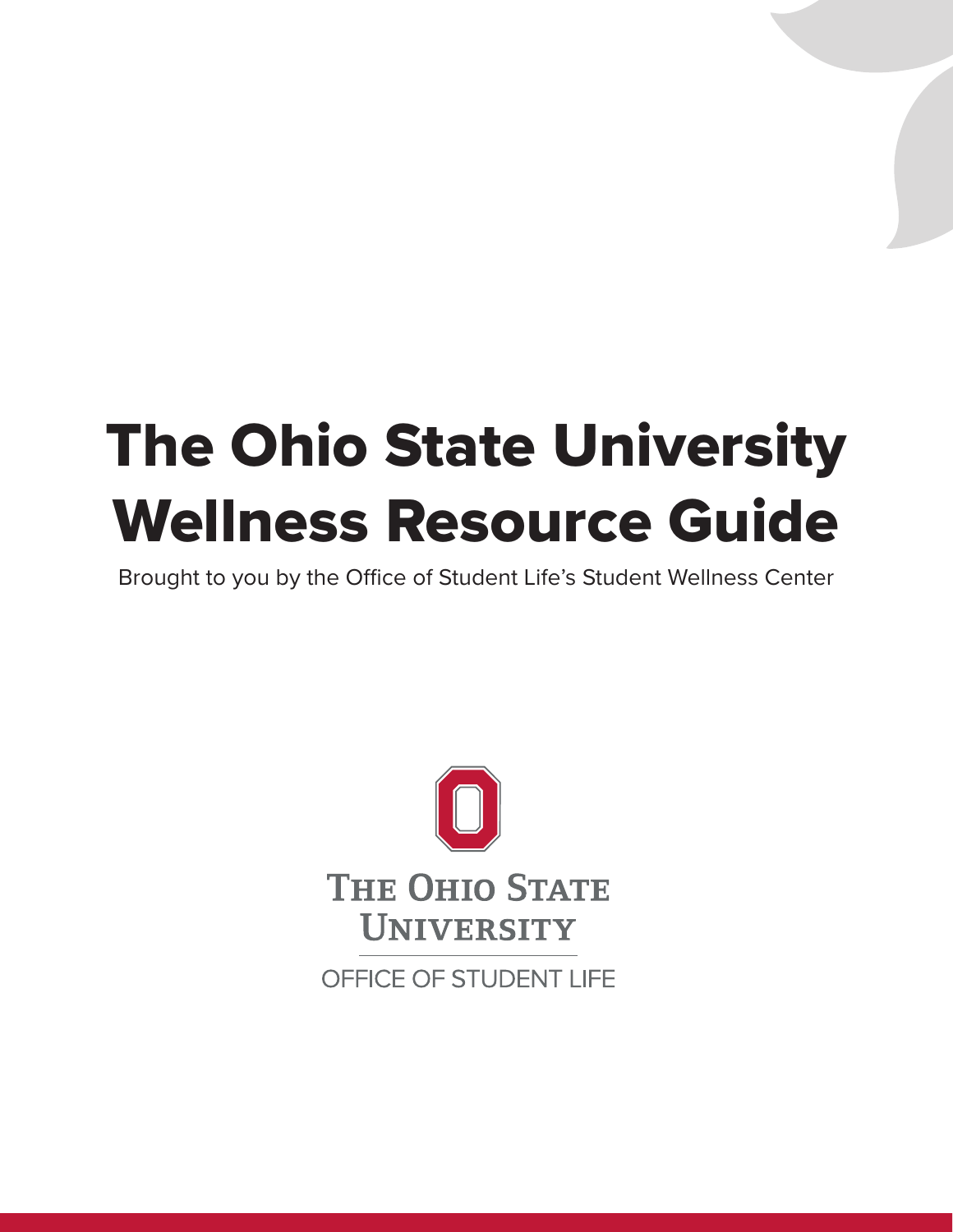# **Table of Contents:**

- 3 [How to use this Guide](#page-2-0)
- 4 [Holistic Wellness Resources](#page-3-0)
- 5 [Emergency Resources](#page-4-0)
- 6 [Diversity, Equity and Inclusion](#page-5-0) Resources
- 8 [Career Wellness Resources](#page-7-0)
- 9 [Creative Wellness Resources](#page-8-0)
- 1 [Emotional Wellness / Mental Health Resources](#page-10-0)
- 1 [Environmental Wellness Resources](#page-13-0)
- 1 [Financial Wellness Resources](#page-15-0)
- 1 [Intellectual Wellness Resources](#page-17-0)
- [Physical Wellness Resources](#page-19-0) 20
- 22 [Social Wellness Resources](#page-21-0)
- 23 [Spiritual Wellness Resources](#page-22-0)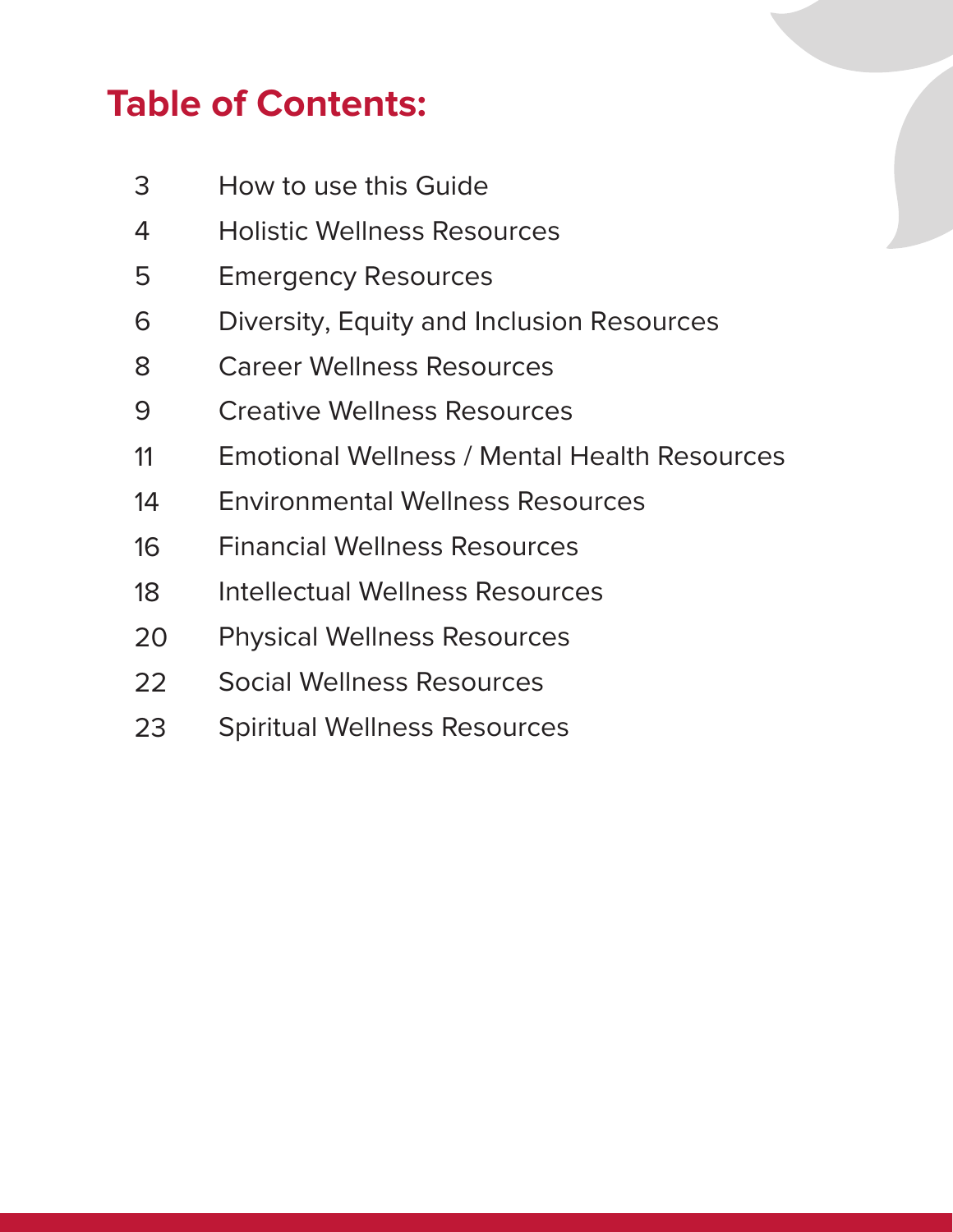# <span id="page-2-0"></span>**How to use this Guide:**

Welcome to The Ohio State University Student Wellness Resource Guide! In this document you will find on-campus resources for undergraduate, graduate and professional students, relating to the nine dimensions of wellness, emergency response and diversity, equity and inclusion. Resources are listed below in sections and in alphabetical order. Additionally, the title of each resource is linked to their webpage and includes a brief description with contact information (if applicable).

We encourage you to familiarize yourself with the resources that are offered on our campus and listed in this document. To quickly search this document, use the "Ctrl  $+ F$ " feature and type in key search words to easily locate the correct resource. Additionally, if you would like to quickly jump through each of the different sections, the "Table of Contents" is equipped with internal document navigation.

Ohio State is a resource rich institution with many of our resources falling into multiple categories. To condense the information offered here, all resources are only listed once in the document. However, they may apply to multiple dimensions of wellness.

Finally, we are happy you are here and hope that you not only learn more about what our campus has to offer but also assist our students in connecting to valuable resources!

**-The Student Life Student Wellness Center Team |** *[wellness@osu.edu](mailto:wellness@osu.edu)*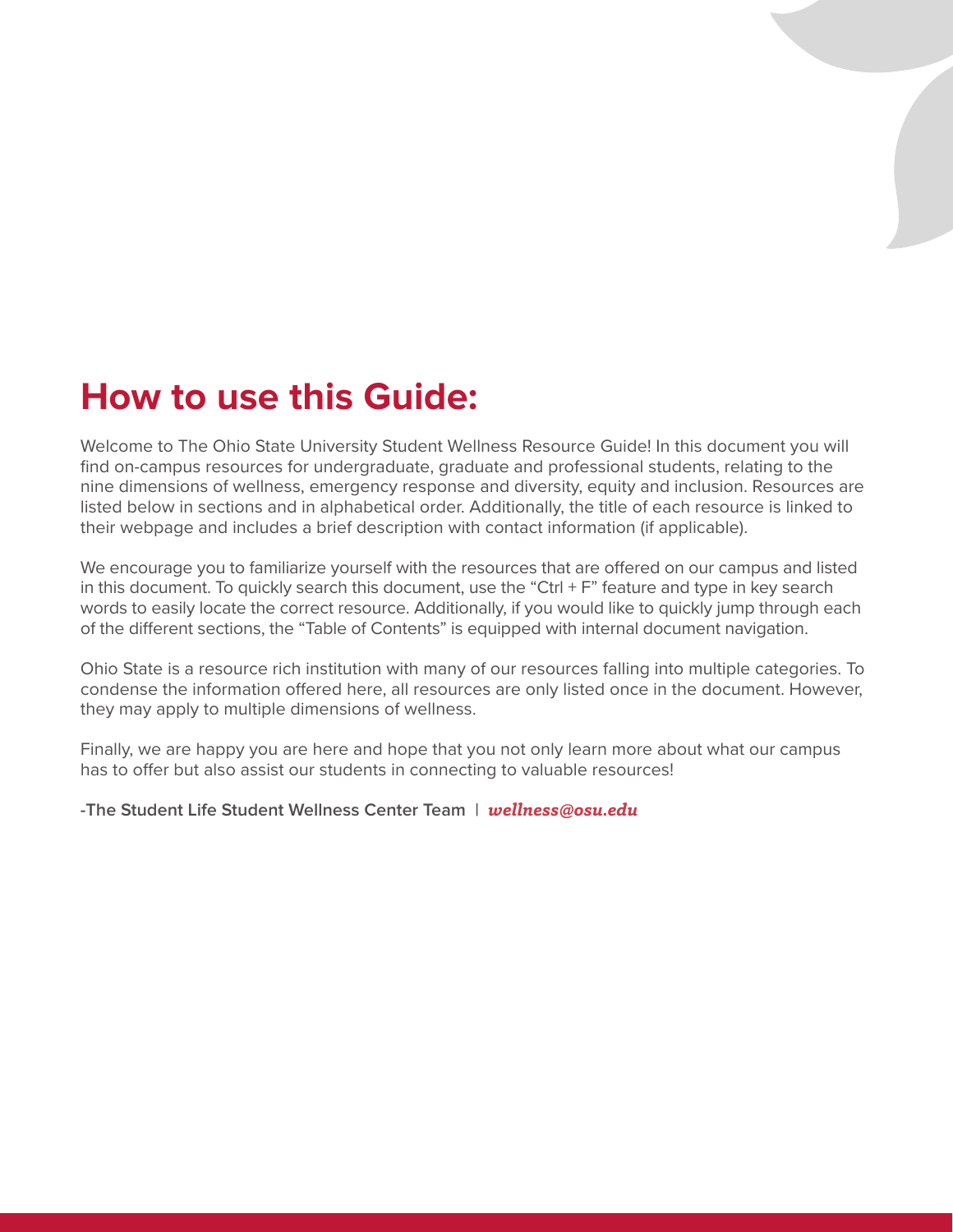# <span id="page-3-0"></span>**Holistic Wellness Resources:**

# **[The Be Well Blog](https://u.osu.edu/studentwellnesscenter/)**

The Be Well Blog is a collection of articles written and managed by the Student Life Student Wellness Center. With new posts shared frequently, the Be Well Blog serves as a resource to raise awareness and provide education on holistic well-being and student success.

# **[Health and Wellness at Ohio State](https://wellness.osu.edu/)**

Ohio State's page for health and wellness related resources for students, staff, patients and the community. Visit for physical wellness focused resources for students, health plan related information for staff and faculty and Wexner Medical Center information for the community.

#### **[Ohio State: Wellness App](https://www.osu.edu/downloads/apps/)**

The Wellness App is designed to help students, faculty and staff find resources, connect to support, set goals and build healthy habits.

#### **[Student Life Student Wellness Center](https://swc.osu.edu/)**

The Student Life Student Wellness Center serves to promote student success through a holistic wellness model. The Student Wellness Center embraces the nine dimensions of wellness and incorporates these dimensions into all services and outreach. The Student Wellness Center offers one-on-one coaching, group programs, presentations, campus-wide events and consulting on wellness programs for students. Multiple Student Wellness Center services are highlighted throughout this document, and for the most up to date and comprehensive list, please visit the Student Wellness Center website.

#### **[Wellness Assessment](https://swc.osu.edu/get-involved/wellness-assessment/)**

The Wellness Assessment supports the mission of Student Life, which aims to promote wellness among Ohio State students and their communities. This in-depth survey is available year round and addresses the nine dimensions of wellness, allowing students to learn more about their overall well-being and the wellness resources available to them. The assessment takes less than 10 minutes to complete and all results are private.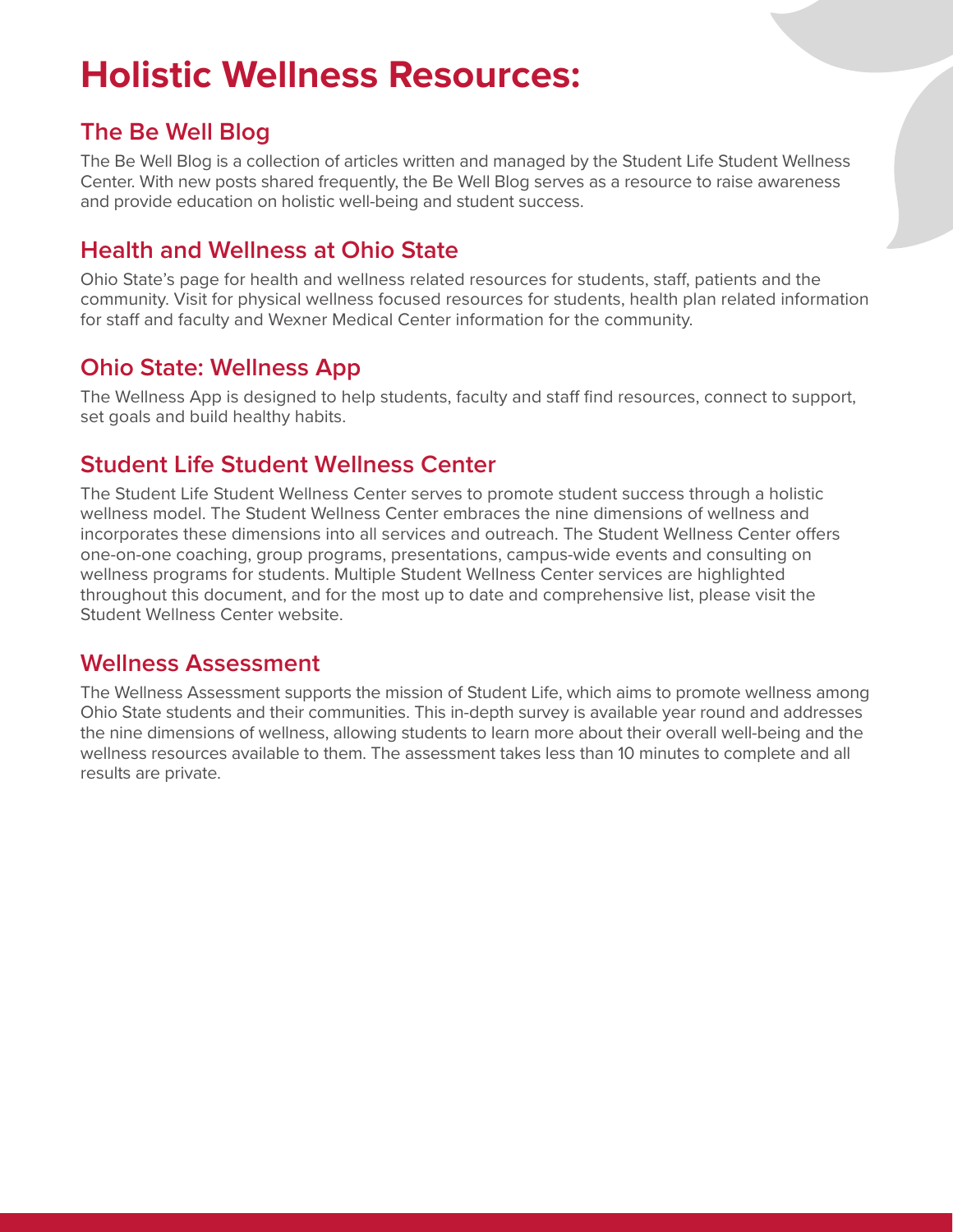# <span id="page-4-0"></span>**Emergency Resources**

If you or someone you know are an imminent danger to themselves or someone else, go to the emergency department or call 9-1-1.

#### **Columbus Emergency Phone Number - 9-1-1 [The Ohio State University Police Department \(OSUPD\)](https://dps.osu.edu/) - 614-292-2121**

If you are thinking about harming yourself or if you are worried about someone else and need advice about what to do, call the suicide prevention lifeline at **614-221-5445 or 800-273-8255** or reach the Crisis Text Line by texting 4hope to 741741.

**[Crisis Text Line](https://www.crisistextline.org/) - 741741 [Suicide Hotline](https://suicidepreventionlifeline.org/) - 800-273-8255**

# **[Drug and Alcohol Addiction Treatment Services](https://wexnermedical.osu.edu/mental-behavioral/addiction-drugs)**

The Ohio State University Wexner Medical Center offers a highly trained team of addiction specialist to address both the psychological and physical effects of addiction. Treatment options include inpatient detoxification, partial hospitalization, an intensive inpatient and an outpatient program. To schedule an assessment call **614-257-3760**.

# **[Ohio Health SARNCO](https://www.ohiohealth.com/community-health/sarnco)**

#### **24-hour Sexual Assault Helpline: 614-267-7020 or 844-OHIO-HELP**

The Sexual Assault Response Network of Central Ohio (SARNCO) provides advocacy and emotional support services both in the Central Ohio community and at The Ohio State University's Columbus campus. SARNCO advocates provide students, staff and faculty confidentiality, safety planning, crisis response and connection to resources through one-on-one support appointments that can be scheduled by calling **614-688-2518.**

# **[Project DAWN and Ohio State](https://wexnermedical.osu.edu/mental-behavioral/projectdawn)**

Ohio State students, faculty and staff are eligible to receive a free Narcan Naloxone kit and training through the Project DAWN program. Whether you are caring for a patient that uses opioids to manage pain or know someone with an opioid addiction, getting trained and picking up a kit can help save a life. Visit the website to learn more about training and pick up location options.

# **[Stress, Trauma and Resilience Program \(STAR\)](https://medicine.osu.edu/departments/psychiatry-and-behavioral-health/star)**

The dedicated team of the STAR program provides identification, education and treatment of those who have survived trauma and the people who support them. Their Trauma Recovery Center uses a variety of evidence-based therapies that have been shown to help survivors learn how to recognize and cope with symptoms, and to navigate the healing process. Treatment is personalized according to the individual's unique trauma experience. Their staff includes physicians, licensed social workers, clinical counselors, case managers, psychiatrists, nurses and other professionals who coordinate internal and community resources to help navigate recovery. To schedule an appointment call **614-293-7827** or email **[STARTraumaRecoveryCenter@osumc.edu](mailto:STARTraumaRecoveryCenter@osumc.edu).**

# **[Student Legal Services](https://studentlegal.osu.edu/)**

Student Legal Services (SLS) in a non-profit law office that provides confidential legal advice, representation, education and resources to Ohio State students. Legal issues covered include off-campus housing, criminal misdemeanors, identity theft, traffic offenses, credit, debt, victim's assistance, contract review and drafting, dissolutions, wills and advance directives, notary and much more. If a student is unsure whether an issue is covered by SLS services, the student should call **614-247-5853** or visit **[studentlegal.osu.edu](https://studentlegal.osu.edu/)** to set up an appointment.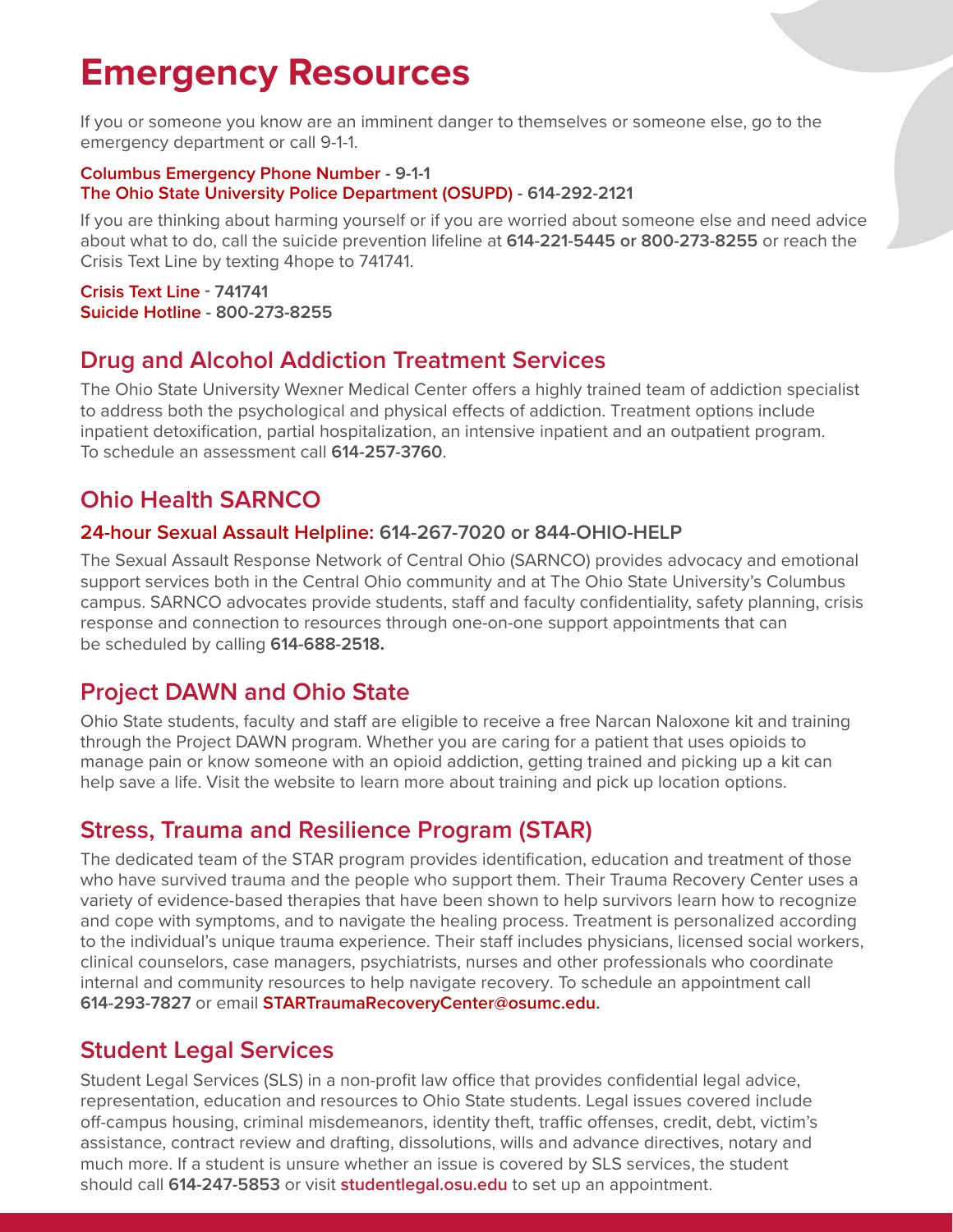# <span id="page-5-0"></span>**Diversity, Equity and Inclusion**

#### **[The Bias Assessment and Response Team \(BART\)](https://studentlife.osu.edu/bias/)**

Students, faculty and staff can report acts of bias as it relates to age, ancestry, color, disability, gender identity or expression, genetic information, HIV/AIDS status, military status, national origin, race, religion, sex, sexual orientation or veteran status. While these acts do not necessarily rise to the level of a crime, a violation of state law, university policy or the Student Code of Conduct, a bias act may contribute to creating an unsafe, negative or unwelcome environment for the victim; anyone who shares the same social identity as the victim and/or community members of the university. If you believe that you have experienced or witnessed bias in any way at Ohio State, you may contact BART to submit a report for investigation, **[equity@osu.edu](mailto:equity@osu.edu)**.

# **[Office of Diversity and Inclusion \(ODI\)](https://odi.osu.edu/)**

The Office of Diversity and Inclusion is dedicated to promoting diversity among Ohio State students, faculty and staff, supporting undergraduate, graduate and professional students as well as the precollegiate community. Their programs and services include: scholarship programs, Early Arrivals Program, international student support resources, Latinx Student Success, Leadership Initiatives for Women of Color (both undergraduate and graduate/professional), fellowship opportunities, retreats and workshops such as the dissertation boot camp. Additionally, ODI offers a variety of support resources related to diversity and racial justice for students, faculty and staff. To see a full list of their program offerings, visit their website and email all questions to **[odi@osu.edu](mailto:odi@osu.edu)**.

# **[Office of Institutional Equity](https://equity.osu.edu/)**

The Office of Institutional Equity exists to help the Ohio State community prevent and respond to all forms of harassment, discrimination and sexual misconduct. This centralized office houses the university's Americans with Disabilities Act (ADA), Affirmative Action and Equal Employment Opportunity (EEO), Protection of Minors and Title IX functions. Visit their website to learn more and to report harassment, discrimination or sexual misconduct. For additional questions call **614-247-5838** or email **[equity@osu.edu](mailto:equity@osu.edu)**.

# **[Office of University Compliance and Integrity](https://compliance.osu.edu/)**

The Office of University Compliance and Integrity oversees compliance efforts across the university, including compliance in Research, the Medical Center, Athletics, Environmental Health and Safety, Information Security, Cleary Act reporting and the Ohio Public Records law. Their efforts are focused on integrating existing teams, developing needed processes and spearheading new initiatives through a centralized compliance function that will set the standard for higher education. To raise a question or concern, please email **[compliance-int](mailto:compliance-integrity@osu.edu)egrity@osu.edu**. To make an anonymous report, visit their website to learn more about reportable offenses and complete the appropriate form.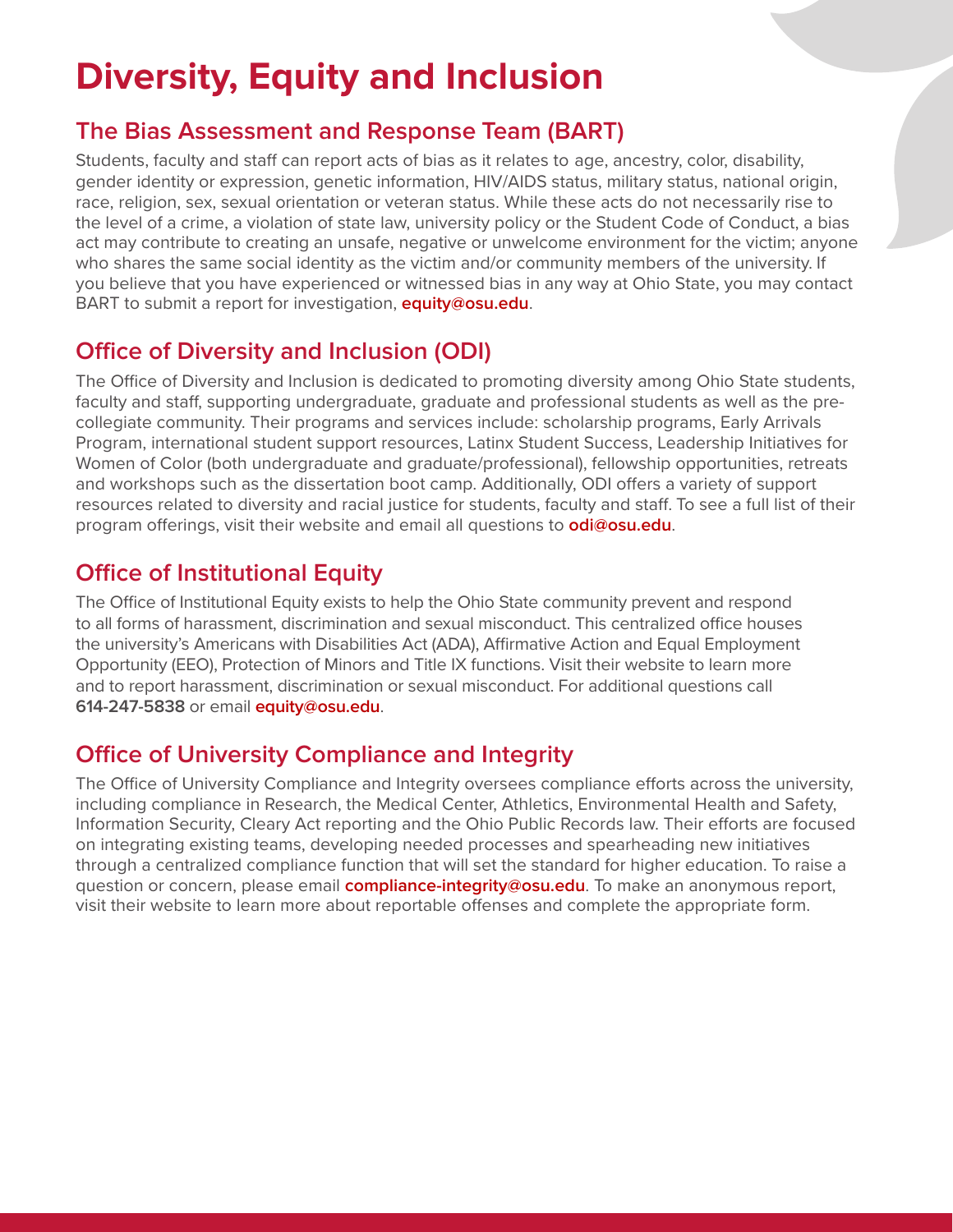#### **[Student Life Multicultural Center \(MCC\)](https://mcc.osu.edu/)**

The Office of Student Life's Multicultural Center is dedicated to preparing students with the personal and interpersonal skills necessary to be successful in our diverse world. Their programs include: cultural and intercultural celebrations, heritage and awareness events, dialogues, workshops, student leadership and cohort meetings, prejudice-reduction trainings, mentorship programs, Social Justice Engagement courses and the Diversity, Intercultural and Engagement Certificate (DICE). The dedicated and supportive staff host hundreds of programs each year for students to attend, including requested programs for organizations, campus groups and departments. To see a full list of their program offerings visit their website and email all questions to **[sl-mccinfo@osu.edu](mailto:sl-mccinfo@osu.edu)**.

### **[Student Life Student Advocacy Center](http://advocacy.osu.edu/)**

The Student Life Student Advocacy Center is devoted to helping students navigate challenges and obstacles that may arise during their time at Ohio State. Staff members assist students with emergency funding in the event of an unexpected financial crisis that threatens their status as a student; applications and petitions regarding academic status, residency status and financial aid; offering assistance with physical and mental health conditions and help to establish effective communication between students and professors. For questions, to schedule an appointment, or to learn more about assistance options leave a voicemail at **614-292-1111**, or email, **[advocacy@osu.edu](mailto:advocacy@osu.edu)**.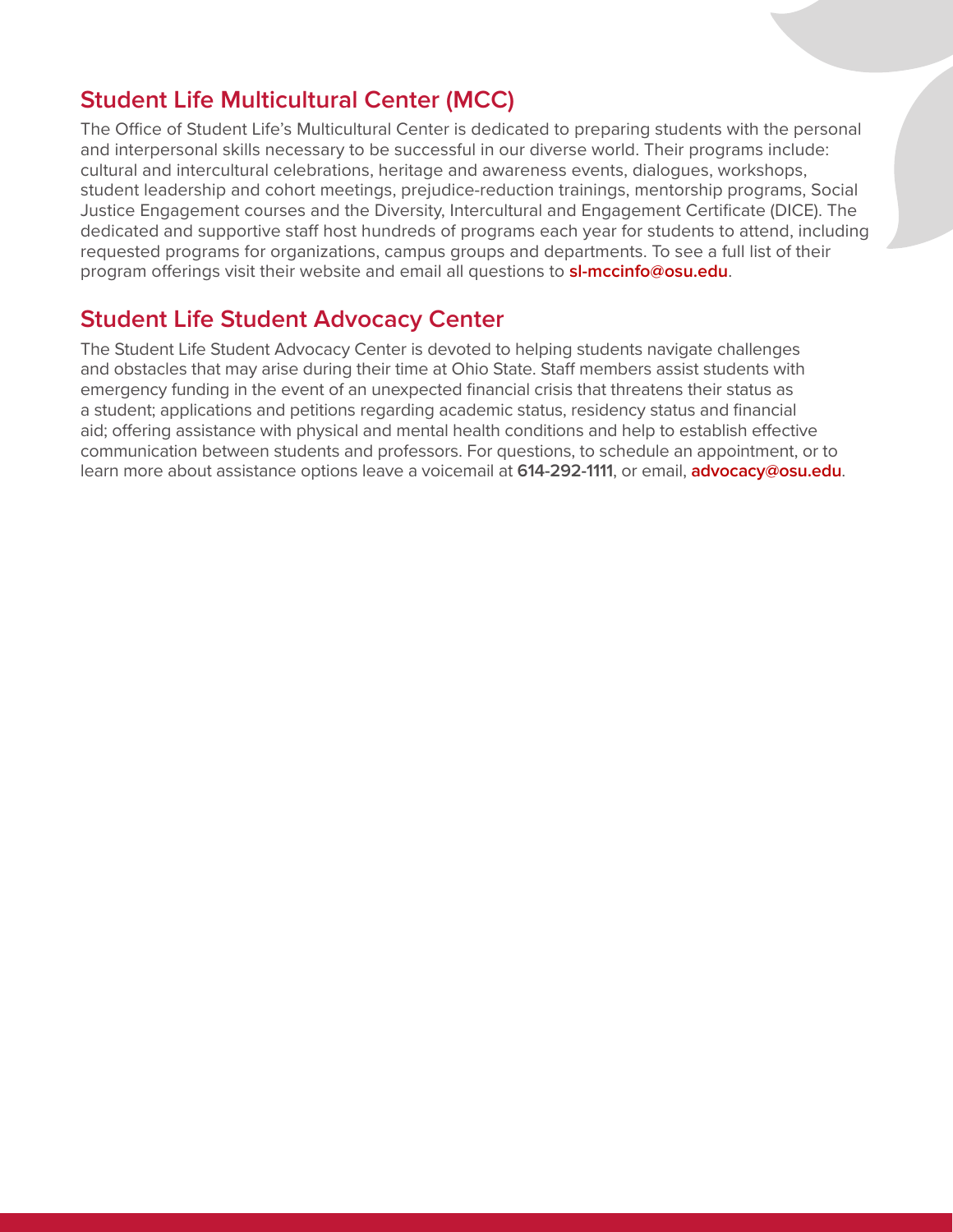# <span id="page-7-0"></span>**Career Wellness**

The professionally well person engages in work to gain personal satisfaction and enrichment, consistent with values, goals and lifestyle.

# **[Buckeye OnPACE Series](https://onpace.osu.edu/)**

OnPACE is a series of self-guided career modules that can assist students in learning more about themselves and choosing majors/careers, applying to graduate school and preparing to enter the workforce. Module topics include but are not limited to managing stress, writing resumes, interview and job etiquette, considering grad school and more. For specific questions about the program email **c[areerquestions@osu.edu](mailto:careerquestions@osu.edu)**.

# **[Ohio State Alumni Association](https://www.osu.edu/alumni/)**

The Alumni Association connects alumni to the university and fellow Buckeyes through programs, learning opportunities, alumni clubs and societies and career quidance. Alumni can access exclusive resources including job search assistance, professional development programs, career growth resources and a job board. Visit their website for a full events calendar and, for questions about specific resources, email **[osuaa@osu.edu](mailto:osuaa@osu.edu)**.

#### **[Student Life Buckeye Careers](https://careers.osu.edu/)**

Buckeye Careers is a Student Life department and university-wide initiative designed to support students throughout their professional development and career search with a focus on connecting them with local, national and global organizations. Services include career exploration and preparation, career and internship fairs, internships and experiential learning, their career platform [Handshake a](https://careers.osu.edu/students/handshake)nd more. Email **[careerquestions@osu.edu](mailto:careerquestions@osu.edu)** to seek assistance and ask specific questions relating to their services.

# **[Student Life Career Counseling and Support Services \(CCSS\)](https://ccss.osu.edu/)**

Career Counseling and Support Services is a Student Life department that works to help students explore new majors and minors, career opportunities, graduate and professional schools, effective job/internship/company research strategies, entrepreneurship and careers involved in diversity and internationally based issues. Programs are designed to relieve stress and prepare students for decisions as they relate to their future career goals. Services include individual and group career counseling, career assessments, assistance with writing resumes and cover letters, networking tips, workshops, the Graduate and Professional School expo and more. Visit their website to learn about walk-in hours, and call **614-688-3898** to schedule an appointment.

# **[Student Life Student Activities Leadership Development](https://activities.osu.edu/involvement/leadership_development/)**

The Student Activities Leadership Development team offers a variety of programs specifically focused on student leadership development for individuals and organizations. Programs include leadership retreats, requestable presentations, LeaderShape Catalyst and Institute, LEAD Workshop Series and the annual Leadership Week and Awards. Visit their website to learn more about involvement opportunities and to request programs.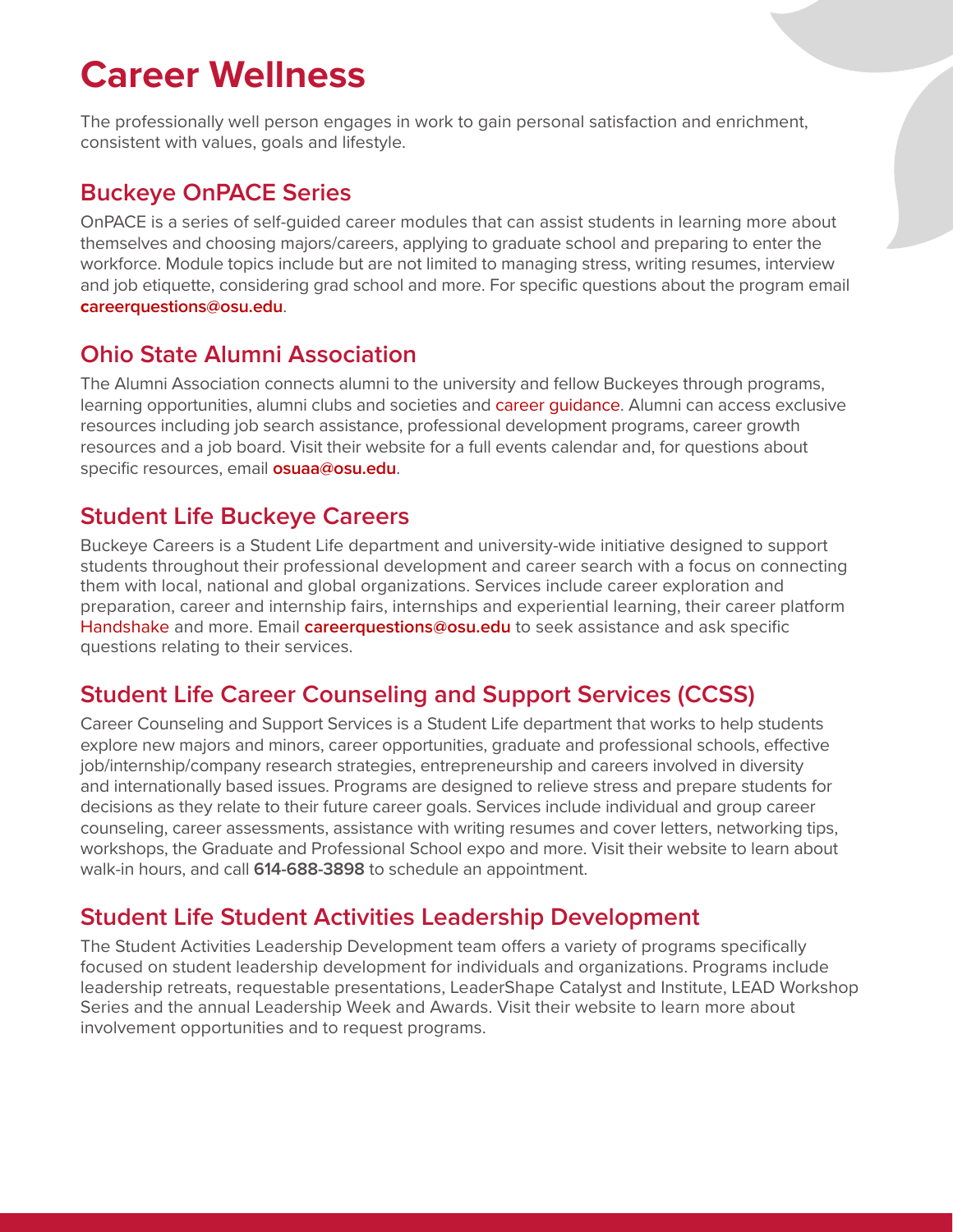# <span id="page-8-0"></span>**Creative Wellness**

The creatively well person values and actively participates in a diverse range of arts and cultural experiences as a means to understand and appreciate the surrounding world.

### **[Billy Ireland Cartoon Library and Museum](https://cartoons.osu.edu/)**

The Billy Ireland Cartoon Library and Museum houses the world's largest collection of materials related to cartoons and comics, including original art, books, magazines, journals, comic books, archival materials and newspaper comic strip pages and clippings. This library hosts a number of programs promoting the study and appreciation of cartoon art through educational exhibits, catalogs, seminars, panel discussions, workshops and conferences. Visit their website to learn more about volunteer opportunities, view their event's calendar and sign up for their mailing list.

# **[D-Tix](https://activities.osu.edu/programs/dtix/)**

Ohio State's Discount Ticket Program (D-Tix) offers tickets to Columbus-area shows, museums, concerts, sporting events and more at an exclusive rate. D-Tix is funded by the student activity fee and available to current Columbus Campus Ohio State undergraduate, graduate, and professional students. Visit their website to view a [full events calendar,](https://activities.osu.edu/programs/dtix/events/) purchase tickets and to suggest events.

# **[Drake Performance and Event Center](https://drake.osu.edu/page/home/)**

The Drake Performance and Event Center is located near Lincoln and Morrill Towers along the Olentangy River. The Drake houses the Department of Theatre and hosts a variety of theatre and television productions, in addition to offering meeting, banquet and conference facilities. Visit their website to learn more about a [variety of involvement](https://theatreandfilm.osu.edu/undergraduate/getting-involved) opportunities and to view a full event's calendar.

# **[The Lantern](https://www.thelantern.com/)**

The Lantern student newspaper offers a vibran[t Arts and Life section,](https://www.thelantern.com/arts-life/) highlighting events, movie and restaurant reviews and opportunities both on campus and in the Columbus community.

# **[Urban Arts Space](https://uas.osu.edu/)**

Established in 2008, Urban Arts Space is a gallery and reciprocal learning space for students, faculty and staff of The Ohio State University, as well as the Columbus community at large. Located in downtown Columbus, the Urban Arts Space provides an extensive and diverse slate of exhibitions, educational programs, outreach and events, serves as a community resource and is an integral part of Columbus' vibrant arts and culture scene. All events and exhibitions are always free and open to the public. Visit their website for a full event's calendar and [opportunities to get involved.](https://uas.osu.edu/get-involved)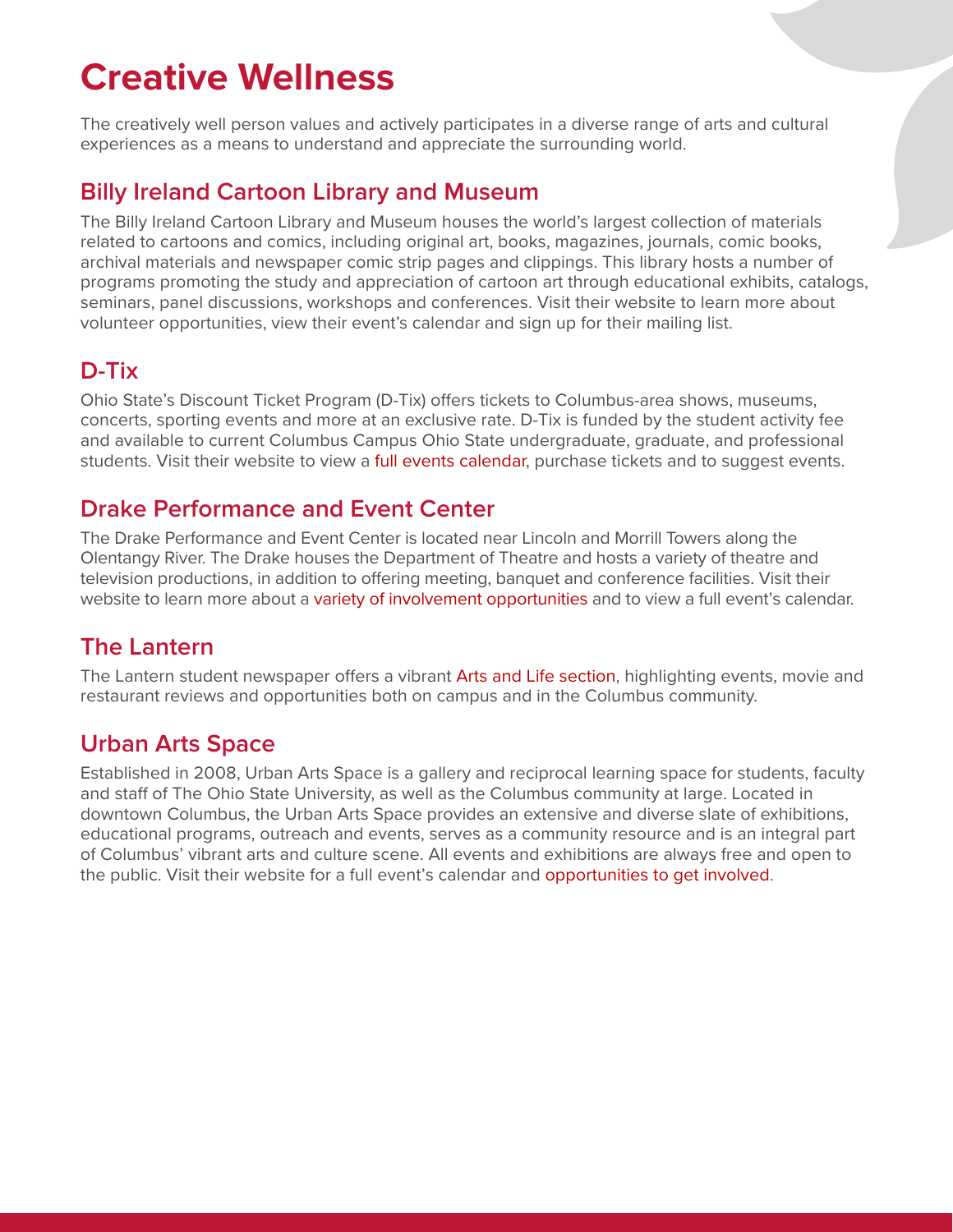#### **[Wexner Center for the Arts](https://wexarts.org/)**

The Wexner Center for the Arts is The Ohio State University's multidisciplinary, international laboratory for the exploration and advancement of contemporary art. Through exhibitions, screenings, performances, artist residencies and education programs, the Wexner Center acts as a forum where established and emerging artists can test ideas and where diverse audiences can participate in cultural experiences that enhance the understanding of the art of our time. Visit their website for a full event's calendar and [opportunities to get involved](https://wexarts.org/jobs-internships-and-volunteering)**.**

#### **[WOSU Public Media](https://wosu.org/)**

WOSU Public Media has been serving Central Ohio since 1922. Through on-air content, community events, online content and educational resources, WOSU Public Media is the premiere public media station in Central Ohio. Visit their website to join their mailing list, view their event's calendar, tune into live radio and television and learn abou[t opportunities to get involved.](https://wosu.org/about/student-work/)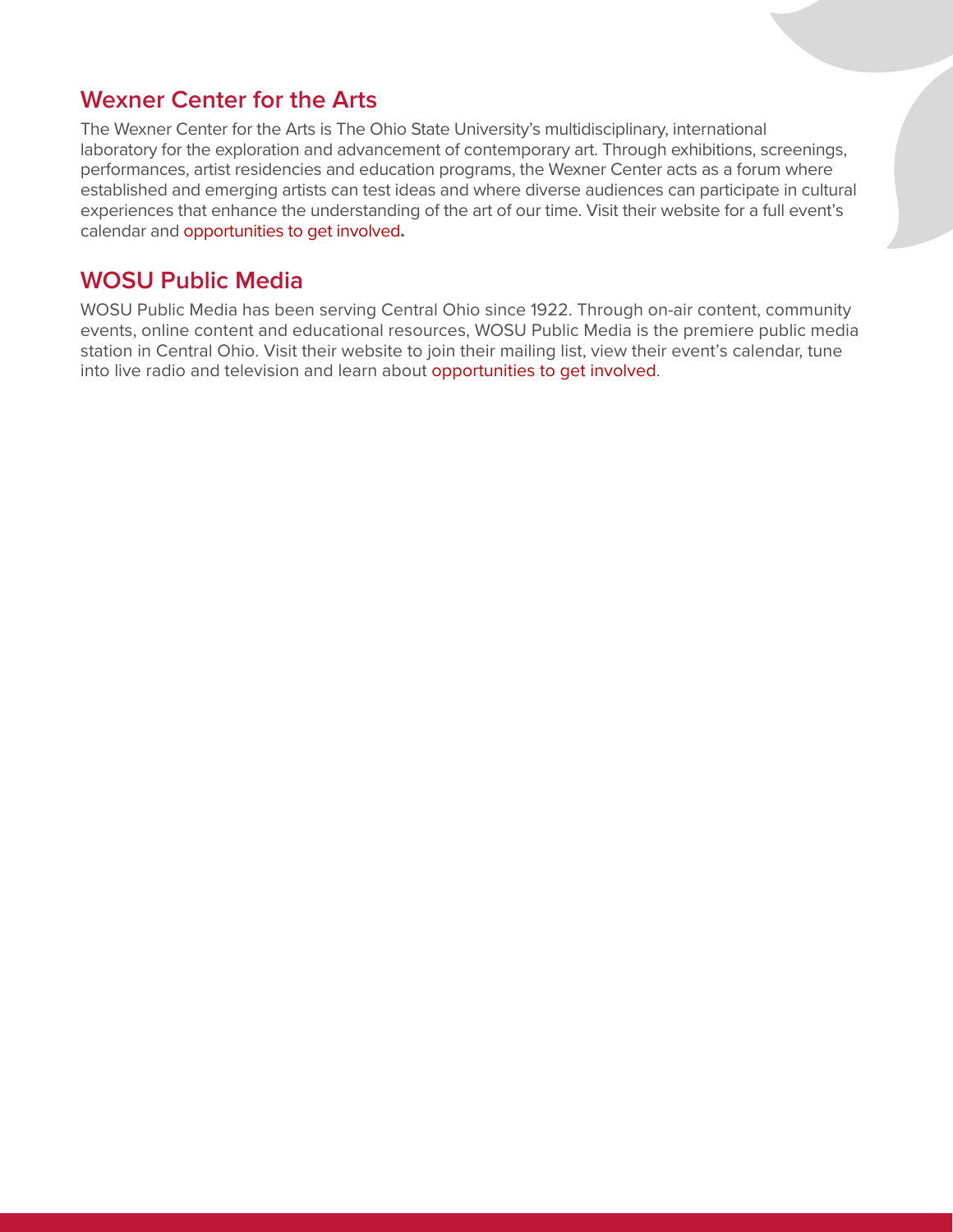# <span id="page-10-0"></span>**Emotional Wellness / Mental Health Resources**

The emotionally well person can identify, express and manage the entire range of feelings and would consider seeking assistance to address areas of concern.

# **[Community Provider Database](https://ccs.osu.edu/cpd/)**

This is an online database provided by Counseling and Consultation Service (CCS) that allows students, staff and faculty to find mental health providers around the Columbus area. Community providers in the database can be sorted through a number of different criteria and personal preferences including gender, ethnicity, religion, sexuality, theoretical approach, competency, credentials, type of insurance and type of services provided.

# **[The Couple and Family Therapy Clinic](https://cftc.ehe.osu.edu/)**

The Couple and Family Therapy Clinic provides therapeutic services to couples, individuals, children and families. They focus on strengths and concerns of relationships and the individuals within these relationships. This facility conducts research in couple and family therapy and provides education and training for all levels of couple and family therapists. This clinic is available for all Ohio residents, including those who are both affiliated and not affiliated with the university. Fees associated with this service vary but there is a discount for Ohio State undergraduate students. Appointments can be scheduled by calling **614-292-3671**, or emailing **[cftclinic@osu.edu.](mailto:cftclinic@osu.edu)**

# **[Military and Veteran Services](http://veterans.osu.edu/)**

The Office of Military and Veteran Services provides support resources to current veterans, dependents and Active Duty, National Guard and Reserve members attending as undergraduate, graduate and professional students. Support services include the Peer Sponsors mentorship program; social, professional development and networking events; Vets 4 Vets; counseling for veterans and a community of peer support. Dedicated staff members are also available to manage and coordinate VA certification and registration, VA education benefits and payments, Tri-Service ROTC programs and policies, assisting students with accessing essential university services and connecting students with State and Federal agencies that support military-connected students and their families. Call **614-247-VETS** or [email their team members d](http://veterans.osu.edu/Pages/Ohio-State)irectly for more information.

# **[Ohio State Harding Outpatient Psychiatry and Behavioral Health](https://medicine.osu.edu/departments/psychiatry-and-behavioral-health)**

This department within the Wexner Medical Center offers treatment for those struggling with anxiety, depression or moodiness, alcohol or other drug abuse and other mental and behavioral health conditions. The specialists at this facility are devoted to providing confidential mental health and psychiatric services and offers programs relating to crisis management, women's behavioral health, advanced treatment for depression, outpatient care and more. This hospital also has an emergency department that accepts walk-in patients. Call **614-293-9600** to schedule an appointment.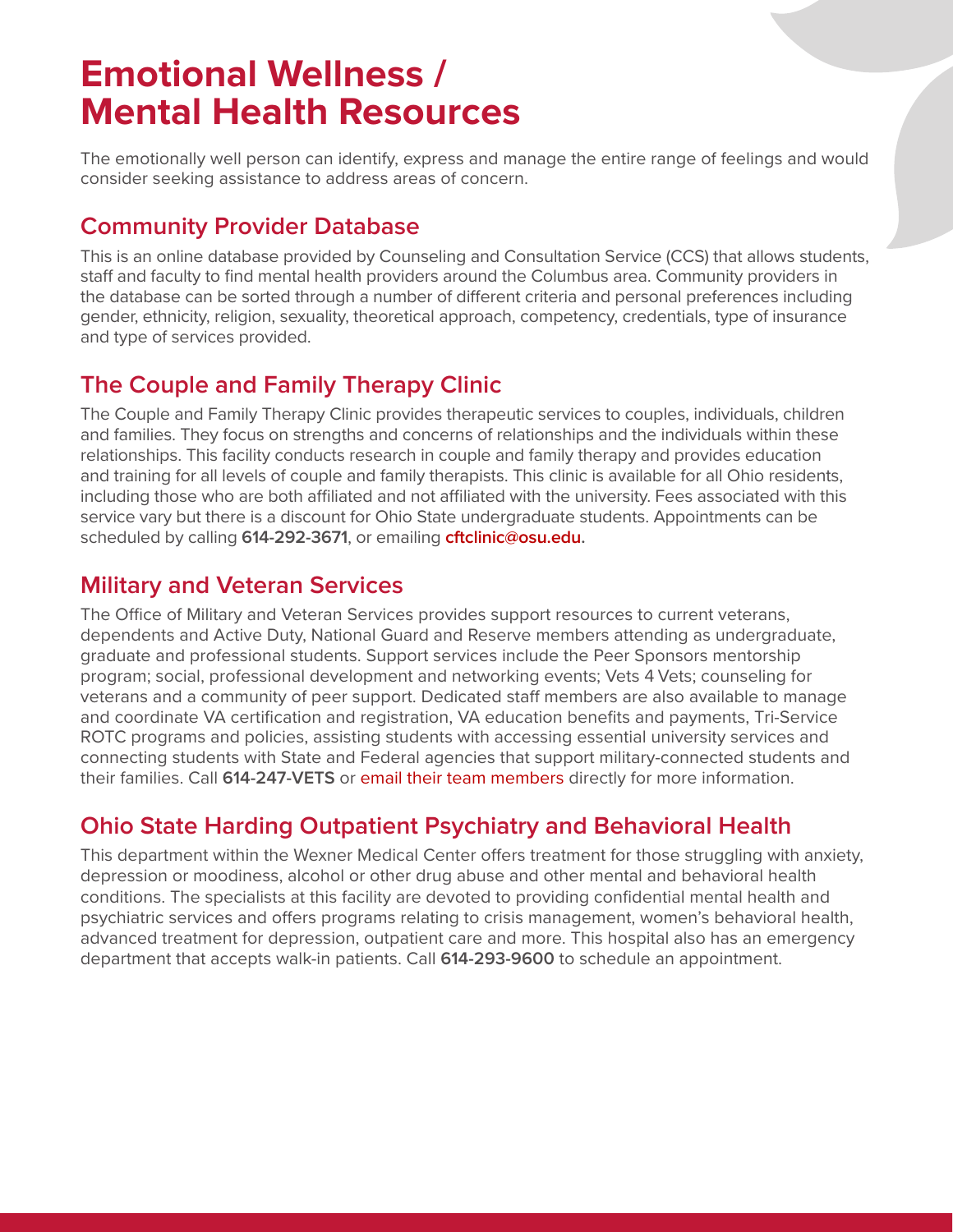# **[Psychological Services Center](https://psychology.osu.edu/psc)**

The Department of Psychology provides evidence-based psychological treatments through the Psychological Services Center. This center offers free psychological services to any adult in Central Ohio. Treatment is provided by students of Ohio State's Clinical Psychology Doctoral Program, and under the supervision of licensed psychologists in the Department of Psychology. Therapists provide confidential therapeutic treatments for depression, anxiety, coping with a chronic medical condition, PTSD, OCD and personality disorders. To schedule an appointment call **614-292-2345**, or email, **[psc@psy.ohio-state.edu](mailto:psc@psy.ohio-state.edu)**. *\*Patients must complete a phone screen interview prior to scheduling an appointment to assess need and to match patient concerns with the correct clinic. This service does not prescribe medication or addiction treatment.*

#### **[Stress Management and Resiliency Training Lab \(SMART\)](https://u.osu.edu/smartlab/)**

The mission of the SMART Lab is to teach and research the efficacy of stress management and resiliency skills with students at Ohio State. This service is free for all enrolled undergraduate, graduate and professional students as well as faculty and staff at Ohio State. Resources include biofeedback and online modules for breathing and meditation techniques designed to reduce stress.

# **[Student Life Counseling and Consultation Service \(CCS\)](https://ccs.osu.edu/)**

Counseling and Consultation Service has a dedicated staff of psychologist, psychiatrists and counselors providing a [variety of services](https://ccs.osu.edu/services) to support students' mental health. Services include individual, couple and group counseling, mandatory assessments, psychological evaluations, psychiatry services, workshops, crisis debriefing, community referral and outreach designed to reduce stigma and provide opportunities for community engagement. This is a confidential resource for students to access on campus by [scheduling an appointment through their online portal.](https://ccs.osu.edu/services/schedule-an-appointment) There is a 10 session limit for individual appointments, but for those who have the Student Health Insurance there is no limit. Common topics for discussion include anxiety, depression, concerns about eating, difficulty concentrating or sleeping, concerns around alcohol and other drug use, thoughts of harming oneself or others, suicidal thoughts and more. Visit their website to schedule a phone screen. *\*Students must complete a phone screen interview prior to scheduling an appointment to assess need and to match individual concerns with the correct service.*

#### **[Student Life Student Wellness Center Wellness Coaching](https://swc.osu.edu/services/wellness-coaching/)**

Wellness Coaching is a free one-on-one service within the Student Wellness Center that was created to give students the tools to strengthen their self-awareness and maximize their personal wellness within the nine dimensions. Throughout the sessions, clients and trained peer coaches participate in strengths based exercises, mindfulness and personal development activities designed to help the clients work through concerns relating to stress management, personal relationships, navigating transitions and improving confidence. There are no limits to the amount of times a student can access this resource. This program has expanded into [group coaching,](https://swc.osu.edu/services/wellness-coaching/schedule-an-appointment/group-wellness-coaching/) which is designed to create a culture of care by bringing students together in a safe, inclusive and supportive environment on a weekly basis. Additionally, students can take part in weekly [group meditation](https://swc.osu.edu/services/wellness-coaching/schedule-an-appointment/group-meditation/) to help build upon resiliency and to help with stress management. To schedule a Wellness Coaching appointment, students must complete the form on th[e Schedule an Individual Coaching Appointment](https://swc.osu.edu/services/wellness-coaching/schedule-an-appointment/) page. *\*Wellness Coaches are trained peer educators and do not replace services provided by certified counselors.*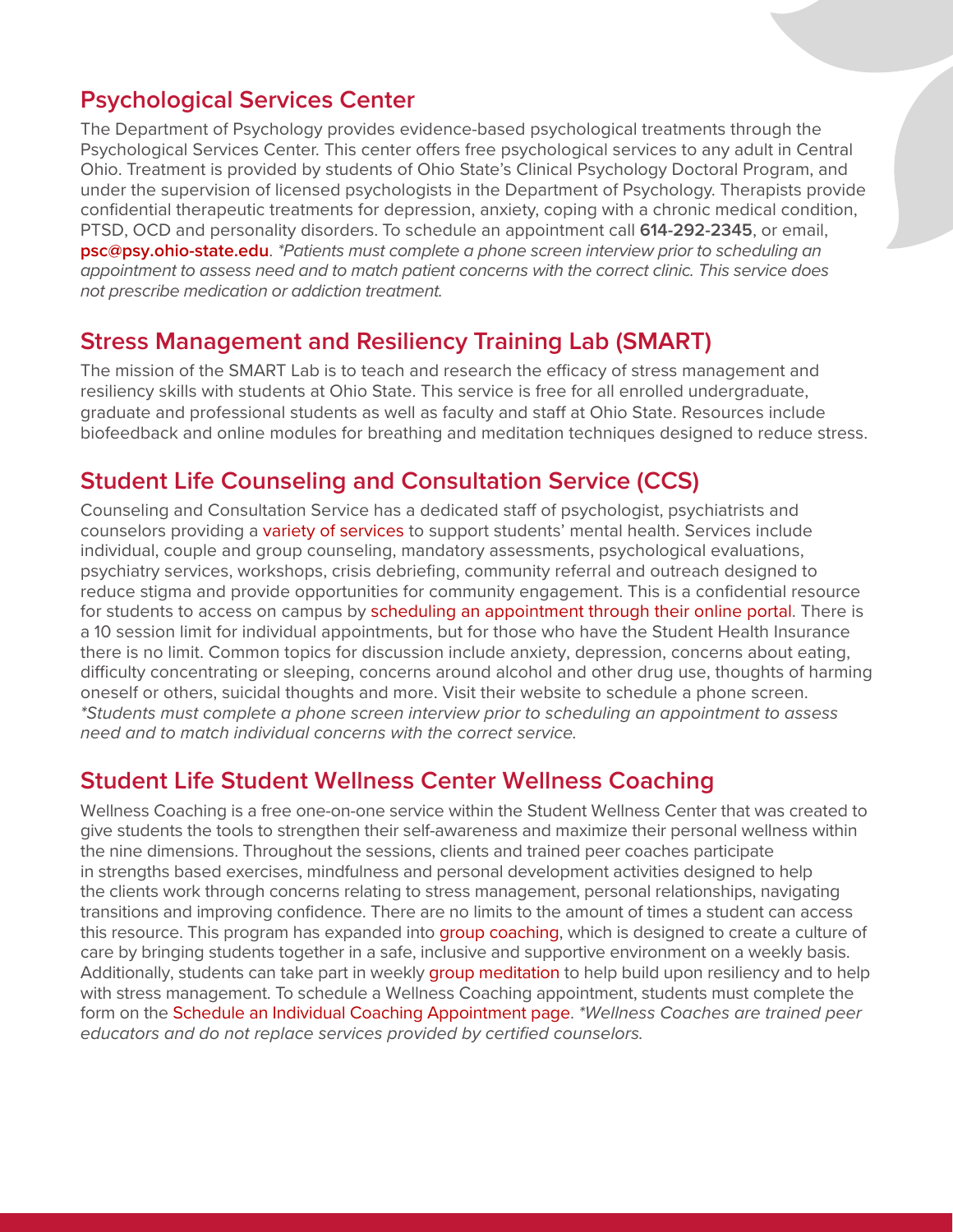#### **[Student Life Student Wellness Center Buckeye Peer Access Line](https://swc.osu.edu/services/buckeye-peer-access-line/)**

The Buckeye Peer Access Line (PAL) is a non-emergency talk line that provides a space for students to engage in brief phone conversations in order to gain support and learn about campus resources. Student volunteers are available to provide peer-to-peer assistance that promotes and enhances student development and wellbeing Monday-Friday 8 p.m. to midnight. Common conversation topics include adjusting to college and university life, balancing stress management, managing personal relationships, feeling pressure to succeed, exploring personal and social identities and navigating civil and social unrest. Call **614-514-3333** to speak with a PAL. *\*This program is not a crisis hotline, if you or someone you know are in an immediate crisis at risk of harming yourself or others please dial 9-1-1 or call the suicide hotline at 800-273-8255.*

#### **[Suicide Prevention Program](https://suicideprevention.osu.edu/)**

The Suicide Prevention Program at Ohio State offers educational resources, trainings, outreach and events and opportunities for students to get involved. The main service provided by this office is individual and group REACH training which is designed to help faculty, staff and students recognize warning signs, engage with empathy, ask directly about suicide, communicate hope and help suicidal individuals access care and treatment. Programs include RUOK? Buckeyes, the REACH 5k, Out of the Darkness Campus Walk, the Reach Out education and advocacy group sessions and more. Visit their website to learn more about resources and to get connected immediately to help if you or someone you know is at risk of harming themselves or others. For specific questions about their program offerings email **[suicideprevention@osu.edu](mailto:suicideprevention@osu.edu)**. *\*If you or someone you know are in an immediate crisis at risk of harming yourself or others please dial 9-1-1 or call the suicide hotline at 800-273-8255.*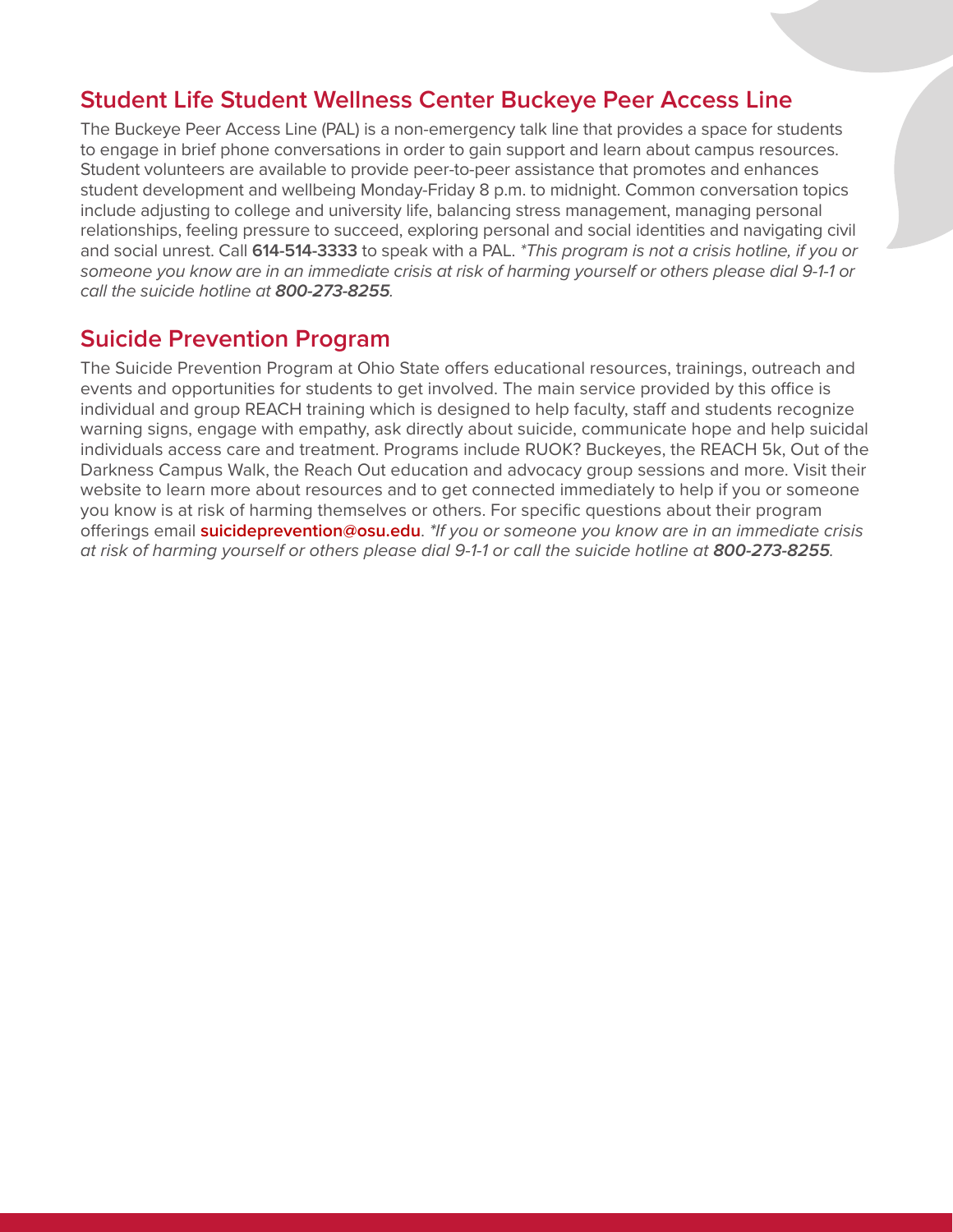# <span id="page-13-0"></span>**Environmental Wellness**

The environmentally well person recognizes the responsibility to preserve, protect and improve the environment and appreciates the interconnectedness of nature and the individual.

# **[Buck-I-SERV](https://buckiserv.osu.edu/)**

Buck-I-SERV is The Ohio State University's alternative break program that provides more than 80 trips per year to over 16 states and five countries. Trips are weeklong, substance-free programs centered on community service and civic engagement and typically take place during scheduled university breaks (winter break, spring break and summer)[. Read more about past trips here.](https://buckiserv.osu.edu/pasttrips) To learn about the program, upcoming scheduled trips and to apply to be a participant or trip leader visit the website or email, **[buck-i-serv@osu.edu.](mailto:buck-i-serv@osu.edu)** 

# **[Chadwick Garden and Arboretum](https://chadwickarboretum.osu.edu/)**

The Chadwick Garden and Arboretum is a learning garden for all students, faculty, staff and community members. The extensive plant collections and gardens are well-designed models of annuals, perennials, trees and shrubs, both native and non-native, for the central Ohio climate. The plant collections and gardens provide diverse plant material for use by a variety of disciplines including horticulture, landscape design and plant pathology. They also offer an outdoor environment for disciplines such as engineering, architecture, art, dance, theater and more. The gardens offer a [variety of events](https://chadwickarboretum.osu.edu/events) year round, with additional [opportunities to volunteer and intern.](https://chadwickarboretum.osu.edu/join-us) The gardens also offer th[e Horticultural Therapy Garden,](https://chadwickarboretum.osu.edu/our-gardens/learning-gardens/horticultural-therapy-garden) a space that provides a community based experience for adults with developmental disabilities that enhances well-being and meets the goals of our participants – increasing social skills, self-esteem and horticultural skills.

# **[Department of Public Safety Buckeye Alerts](https://dps.osu.edu/news/2016/11/30/register-receive-buckeye-alerts)**

The Buckeye Alert System is a multi-modal, emergency notification system that includes nearly two dozen communication methods. Buckeye Alerts, often sent via text message, are issued when it is determined that the campus community needs to take immediate action to remain safe. If your cell phone number is in the Student Information System (BuckeyeLink) or Workday (faculty/staff), then you are automatically registered for the Buckeye Alert Text Messaging System. Visit the website for more information on how to register a phone number, including family, friends, faculty, staff, student, guests and visitors and regional campuses.

# **[Facilities Operations and Development Sustainability](https://fod.osu.edu/sustainability)**

Energy Services and Sustainability serves as the focal point for Ohio State's sustainability efforts in building energy management, green building and construction, alternative transportation, sustainable materials management, in support of the university's core goals. Visit their website to learn more about campus sustainability goals, the zero waste initiative (recycle, compost, trash) and volunteer opportunities.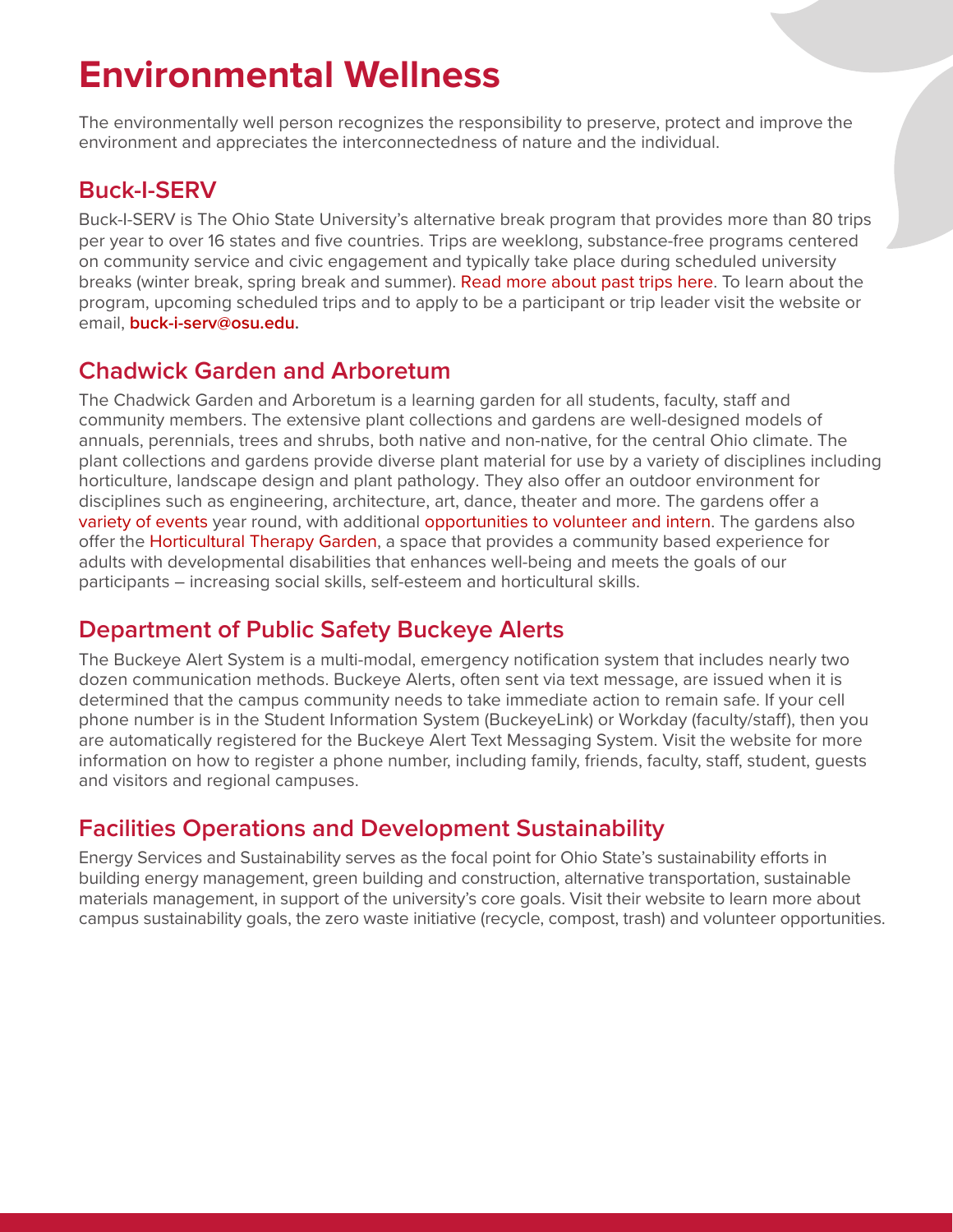### **[Ohio State Student Farm](https://hcs.osu.edu/undergraduate/student-clubs/ohio-state-student-farm)**

The Ohio State Student Farm is a four-acre plot at the Waterman Agricultural and Natural Resources Laboratory. It is a space for Ohio State students of all identities and academic backgrounds to engage in learning, research and collaborative projects. This space was created by students with the help of faculty of Horticulture and Crop Science and Engineering Education to empower themselves and future students to experience first-hand the present and future of sustainable agriculture and food justice. Throughout the year students can volunteer their time to help at the farm. Visit their website to learn more about their mission and to view open workday hours.

#### **[Student Life Energy Management and Sustainability Green Buckeyes](https://greenbuckeyes.osu.edu/)**

Student Life Energy Management and Sustainability department is dedicated to educating students, staff and faculty about making responsible, sustainable choices to meet the short and long term needs of our Ohio State community. Programs include Buckeyes Recycle!, RecycleMania, Time for Change Week and Earth Month. Join the Green Buckeyes program to help promote the university's commitment to diverting 90% of all waste from the landfill by the year 2025. Additionally, Green Buckeyes have access to internships and jobs, scholarships and more.

#### **[Student Life Off Campus and Commuter Student Services](https://offcampus.osu.edu/)**

Off-Campus and Commuter Student Services is The Ohio State University's resource center for offcampus living and commuting. They provide a means to find housing and roommates, resources to encourage safe practices in the off-campus area and support students while being a responsible neighbor in the Buckeye community. Dedicated staff members work to support students by providing free safety devices, monitoring the off-campus neighborhoods (Buckeye Block Watch Program), renter and off-campus guides and mentoring first-year commuters. Check out their website to learn more about programs and resources designed specifically for commuter students and to see a full [list of upcoming events](https://offcampus.osu.edu/programs/) such as their roommate fair, off-campus living expo and community events.

#### **[Student Life Recreational Sports Adventure Recreation Center](https://recsports.osu.edu/programs/outdoor-recreation)**

The Outdoor Adventure Center (OAC), located in the Adventure Recreation Center on West Campus, is committed to providing fun, challenging and affordable wilderness-based experiences for The Ohio State University community. Through a variety of workshops and backcountry trips, participants will learn the requisite skills to safely enjoy the outdoors. Clinics include Top Rope Belay and Lead Climbing workshops and weekend adventure trips have featured rock climbing, white water rafting, hiking and more. The OAC also offers adventure equipment rentals which include kayaks, canoes, backpacks, tents of various sizes, winter sport items like cross country skis, mountain bikes and more. Visit their website to sign up fo[r trips and clinics,](https://recsports.osu.edu/programs/outdoor-recreation/adventure-trips-and-clinics) and t[o schedule equipment rentals.](https://recsports.osu.edu/programs/outdoor-recreation/outdoor-adventure-equipment-rentals)

#### **[Student Life University Housing](https://housing.osu.edu/)**

Student Life University Housing is here to help create a positive, supportive experience for students while they live on campus. Programs and resources include learning communities, dedicated staff members, building and floor programs, [Tutoring in the Residence Halls](https://housing.osu.edu/resources/tutoring-in-the-residence-halls1/) an[d Living Well Resources.](https://housing.osu.edu/living-well/) Visit their website for additional resources on roommate conflict resolution, staying safe on campus, events calendar, opportunities for employment and more.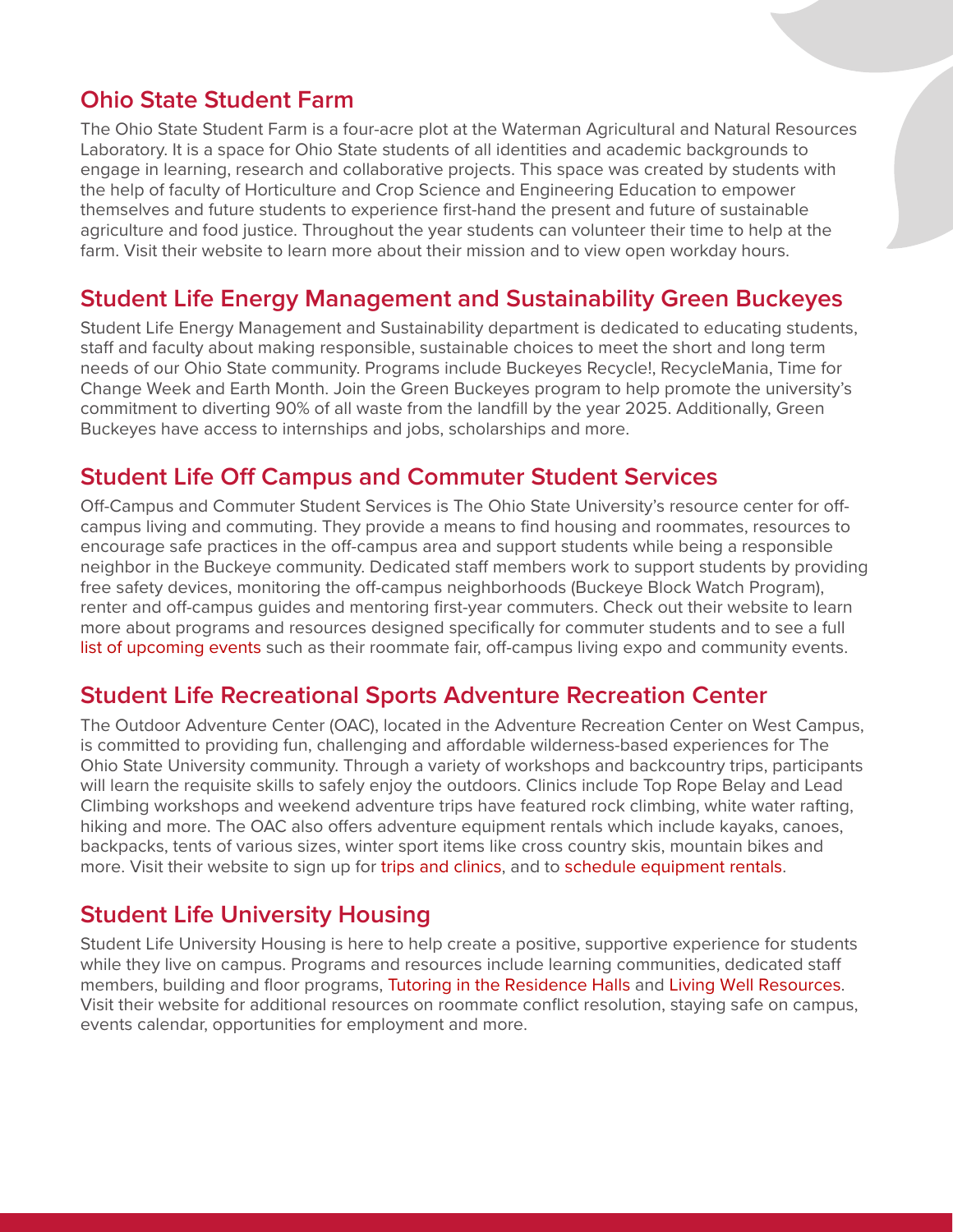# <span id="page-15-0"></span>**Financial Wellness**

The financially well person is fully aware of their financial state and budgets, saves and manages finances in order to achieve realistic goals.

# **[Bursar](https://busfin.osu.edu/bursar)**

Student financial accounts are managed by the Office of the University Bursar, which bills and collects tuition, fees, campus housing and other university-related charges. Visit their website to pay tuition and fees; enroll in direct deposit; learn about important deadlines, refunds, direct deposits, scholarship information and payment options and view your statement of account. For questions email **[bursar@osu.edu](mailto:bursar@osu.edu)**.

# **[iGrad](https://osu.igrad.com/)**

iGrad is a free online learning tool available to all Ohio State undergraduate, graduate and professional students as well as staff and faculty. Create a free account using your Ohio State name dot number email address. This interactive website allows students to complete personal finance education courses and interactive activities around topics such as student loans, investing, budgeting, banking, credit cards, identity theft, emergency funding, managing debt and more. Visit the website to learn more and create an account.

# **[Student Financial Aid](https://sfa.osu.edu/)**

The Financial Aid Office is a department at Ohio State devoted to helping students manage tuition expenses. Each student has a unique financial aid situation, and the Office of Financial Aid can help students navigate paying for college on a personalized basis. They are equipped to help students find scholarships, accept loans, and fill out the FAFSA to cover the cost of university. Additionally, students can visit their website to learn abou[t Student Jobs at Ohio State.](https://sfa.osu.edu/jobs) For specific questions related to a student's financial aid email **[buckeyelink@osu.edu](mailto:buckeyelink@osu.edu)**.

# **[Student Life BuckID Services](https://buckid.osu.edu/)**

BuckID is Ohio State's official university ID. BuckID's can be loaded with money and used as a debit card at university dining locations and at a number of participating vendors near campus. Students' BuckID can be used for printing, laundry, pharmacy costs, clothing and apparel, at the campus bookstore and more. Visit the "Manage Your Account" section on the BuckID website to see a full transaction list, load money, request refunds prior to graduation, etc. To learn more about BuckID visit the website to see a full list of vendors, and visit the FAQs page for additional information. For questions not answered on the website, email **[buckidcardservices@osu.edu](mailto:buckidcardservices@osu.edu)**.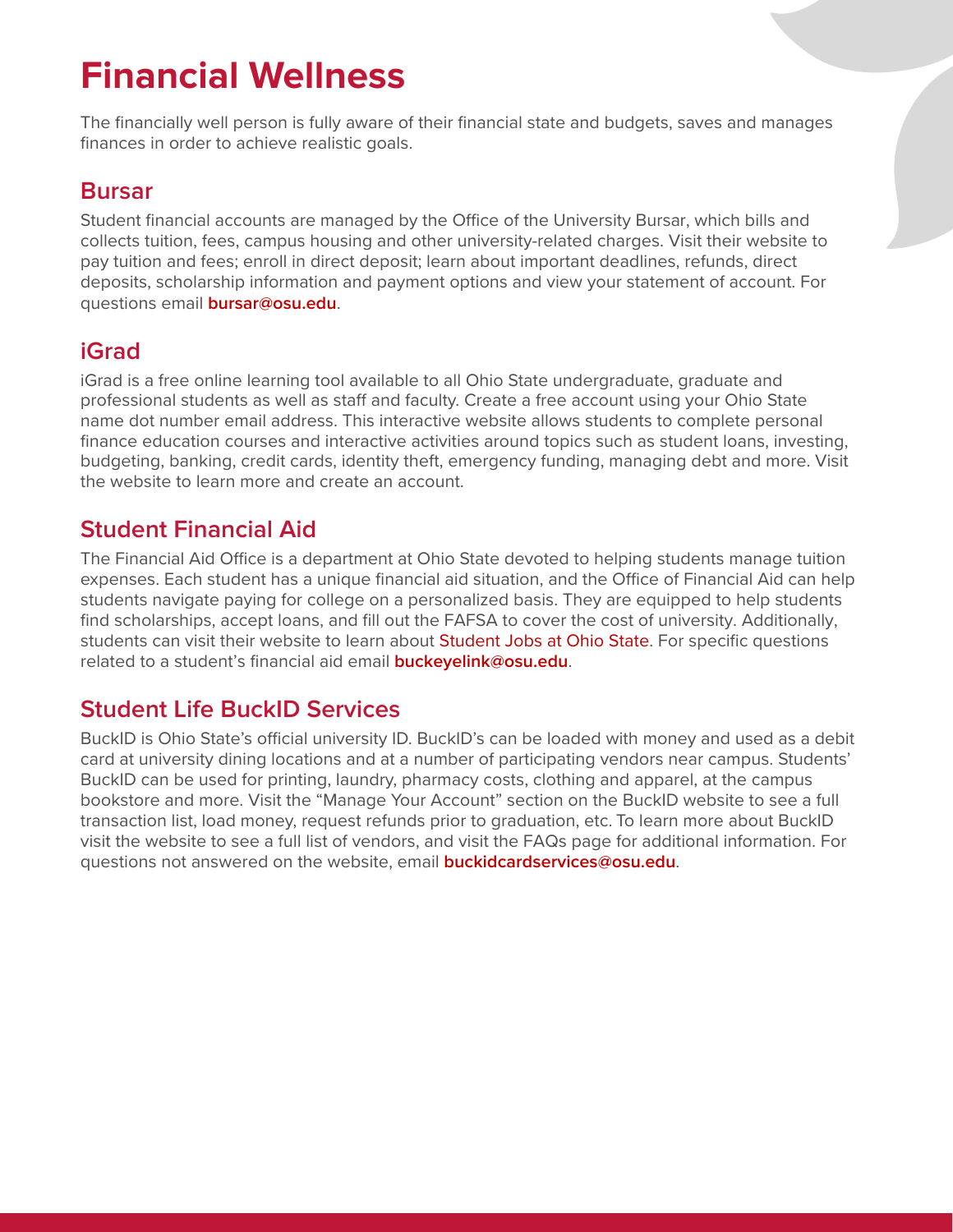#### **[Student Life Student Wellness Center Buckeye Food Alliance \(BFA\)](https://www.buckeyefoodalliance.org/)**

The Buckeye Food Alliance is Ohio State's on-campus, food pantry. Any current undergraduate, graduate or professional student with a valid BuckID is welcome to visit the pantry; there is no requirement for any kind of proof of need. BFA stocks pantry items such as cereal, chips, spices, canned goods and more; a refrigerated and freezer section that includes dairy products, eggs, frozen meals and more; they have fresh fruits and veggies daily; they stock items that meet the dietary restrictions of the Ohio State community including dairy-free, gluten-free, vegan and vegetarian; and they stock soap, deodorant, shampoo and other personal care items when possible. BFA operates out of two locations on campus, Lincoln Tower Room 150 and St. Stephen's Church on Woodruff Ave, and has open hours for students to shop but can also schedule one-onone appointments to meet students' availability. Visit their website to learn more about hours of operation, to schedule an appointment and to learn about volunteer opportunities. For additional questions email **[info@buckeyefoodalliance.org](mailto:info@buckeyefoodalliance.org)**.

# **[Student Life Student Wellness Center Scarlet and](https://swc.osu.edu/services/financial-education/financial-coaching/)  Gray Financial Coaching**

Scarlet and Gray Financial Coaching (SGF) is a one-on-one peer financial coaching program designed to empower students to make informed decisions about financial choices. Financial coaching appointments last about one hour, and during the session students can talk about anything from financial goal setting, banking basics, budgeting, credit education, debt repayment education, saving and retirement education and more. When signing up for an appointment, students designate what they are interested in discussing so the SGF team can prepare and ensure students are paired with a coach knowledgeable in that subject area. Students can [schedule an appointment](https://swc.osu.edu/services/financial-education/schedule-an-appointment/) by visiting the website; for additional questions email **[wellness@osu.edu](mailto:wellness@osu.edu)**. *\*Scarlet and Gray Financial Coaching is an educational service only – no financial advice is provided.*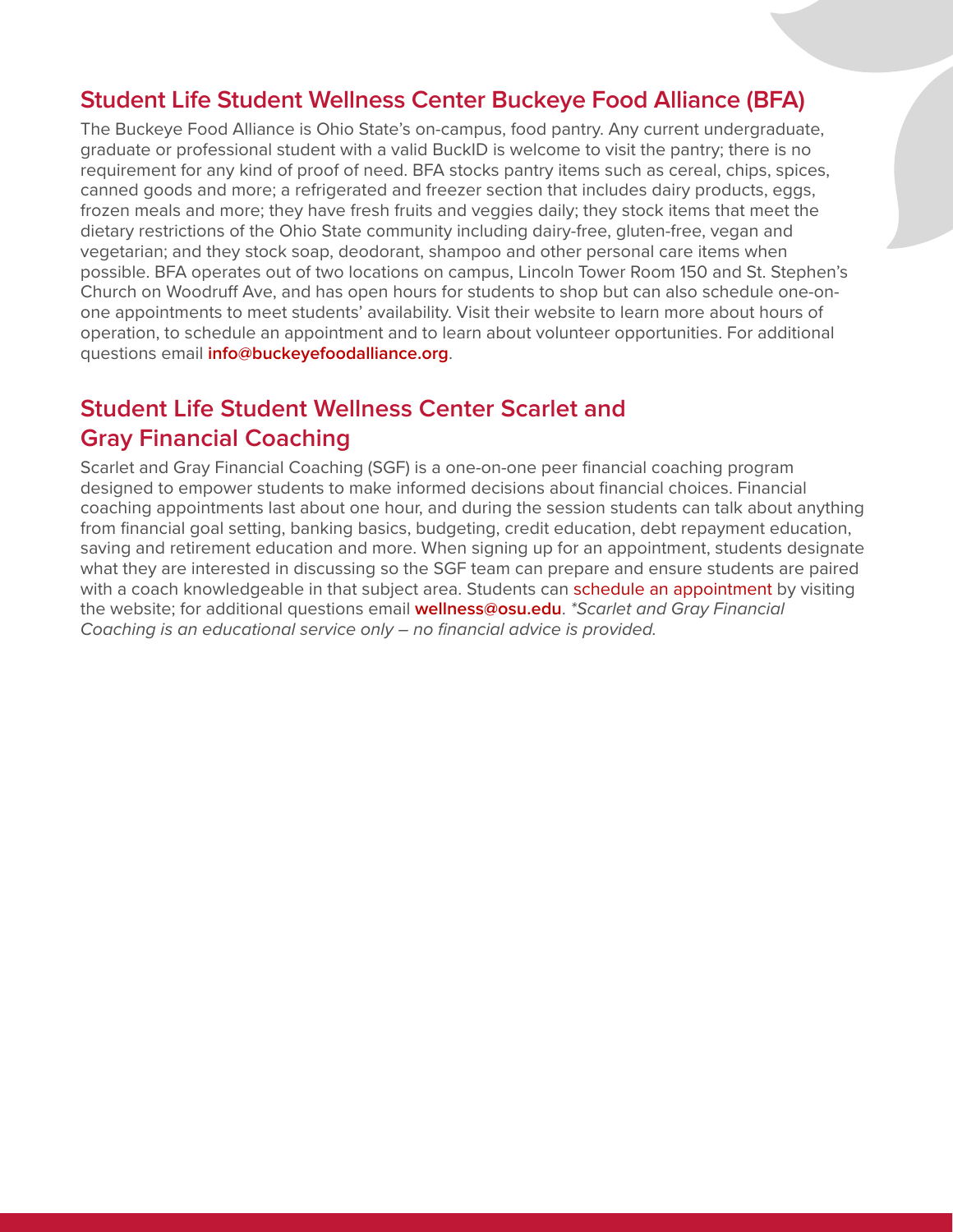# <span id="page-17-0"></span>**Intellectual Wellness**

The intellectually well person values lifelong learning and seeks to foster critical thinking, develop moral reasoning, expand worldviews and engage in education for the pursuit of knowledge.

# **[Center for the Study and Teaching of Writing](https://cstw.osu.edu/)**

The Center for the Study and Teaching of Writing (CSTW) is an interdisciplinary support and research unit in The Ohio State University's College of Arts and Sciences. CSTW is committed to fostering excellence among writers and teachers of writing at The Ohio State University and in the state of Ohio. This dedicated team of staff members help students strengthen the essential skill of writing. One of their most widely utilized programs is [The Writing Center,](https://cstw.osu.edu/our-programs/writing-center) which offers free assistance to everyone in the university community for any stage of the writing process. Visit their website to learn about additional resources, connect with The Writing Center and email **[cstw@osu.edu](mailto:cstw@osu.edu)**, with additional questions.

# **[Dennis Learning Center](https://dennislearningcenter.osu.edu/)**

The Dennis Learning Center supports the academic success of all Ohio State students through elective courses, individual academic coaching, group workshops, scientific research and collaborates with other units to design and implement custom programs. They have credit-bearing, graded elective courses that teach students how to develop learning and motivation strategies and workshops that groups may request. Visit their website to enroll in a course, sign up for their monthly newsletter, learn about their academic support resources and to [email their team members](https://dennislearningcenter.osu.edu/staff/) directly with additional questions.

### **[Honors and Scholars Center](https://honors-scholars.osu.edu/)**

[The University Honors Program o](https://honors-scholars.osu.edu/honors)ffers highly motivated students an enriched academic experience through the integration of curricular and co-curricular programs. While the Scholars Program offers academically motivated students the chance to meet and live with other students who share similar interests. Each of the [17 programs](https://honors-scholars.osu.edu/scholars/programs) is centered around a particular theme or area of study and are open to students regardless of their intended major. Each program offers a unique opportunity for students to develop a supportive community with similar interests and goals. Learn more about each program by visiting the website.

# **[Mathematics and Statistics Learning Center](https://mslc.osu.edu/)**

The Mathematics and Statistics Learning Center offers trained tutors to help students with difficulties they are experiencing in class or with homework and provide online resources, practice exams and workshops to help students achieve their full potential. All services are free for students enrolled in supported math and stats courses, no appointments necessary. Visit their FAQs page and email additional questions to **[mslc@math.osu.edu.](mailto:mslc@math.osu.edu)** 

# **[Ohio State Library System](https://library.osu.edu/)**

The Ohio State University Libraries support students, scholars, Buckeyes and beyond advancing research, teaching and learning. Through educational resources, services, material loans and quiet places to study, the University Libraries are here to support students through their entire academic journey. Vist their website to learn more about what each library has to offer (including regional campuses), academic resources, hours of operation, how to check out materials and more.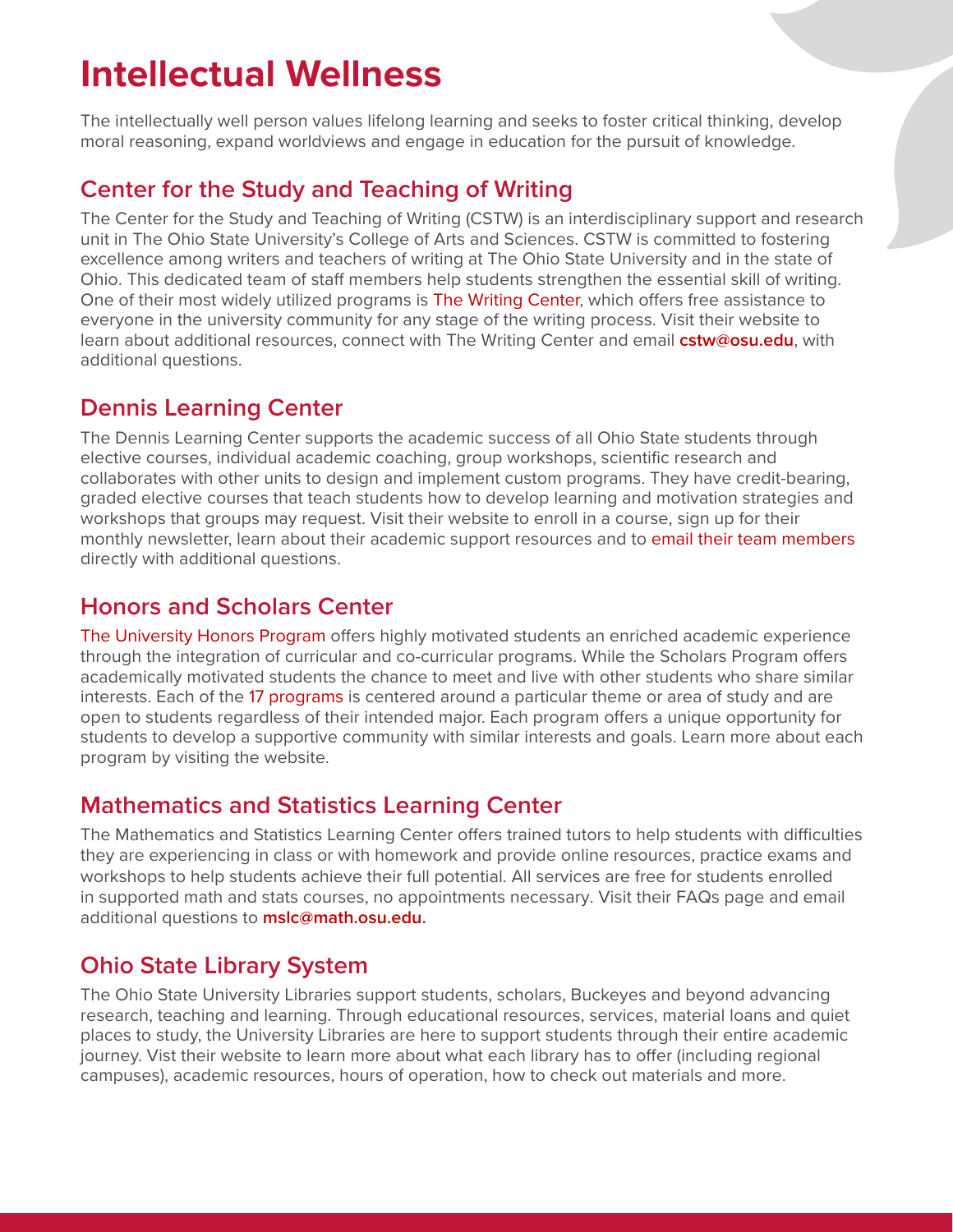#### **[Student Life Disability Services \(SLDS\)](https://slds.osu.edu/)**

Student Life Disability Services is committed to creating an accessible educational experience for students with disabilities. "Disability" is a broad term that includes, but is not limited to, mental health conditions, chronic health conditions, temporary injuries, physical disabilities, learning disabilities and ADHD. Students register with SLDS to be approved for accommodations; registration is confidential and does not appear on transcripts. Medical documentation is kept private and students only notify instructors about their accommodations if they want to utilize accommodations in that instructor's course. Accommodations include note-taking assistance, assistive technology, sign-language interpreting and transcribing, housing and dining accommodations and adaptive transportation. Visit the website to learn more about accommodation opportunities, th[e registration process](https://slds.osu.edu/how-to-register/registration-process/) and for additional questions email **[slds@osu.edu](mailto:slds@osu.edu)**.

#### **[Student Life Younkin Success Center](http://younkinsuccess.osu.edu/)**

The Younkin Success Center houses many resources for academic, career and wellness services including the Dennis Learning Center (DLC), Career Counseling and Support Services (CCSS), University Center for the Advancement of Teaching (UCAT), Buckeye Careers, Student-Athlete Support Services Office (SASSO), Counseling and Consultation Service (CCS), tutoring services, Veteran Tutoring Services, space reservations, commuter lockers and student study spaces. Visit their website to see a calendar of events, schedule a tutoring or career counseling appointment and for additional questions email **[successcenter@osu.edu](mailto:successcenter@osu.edu)**.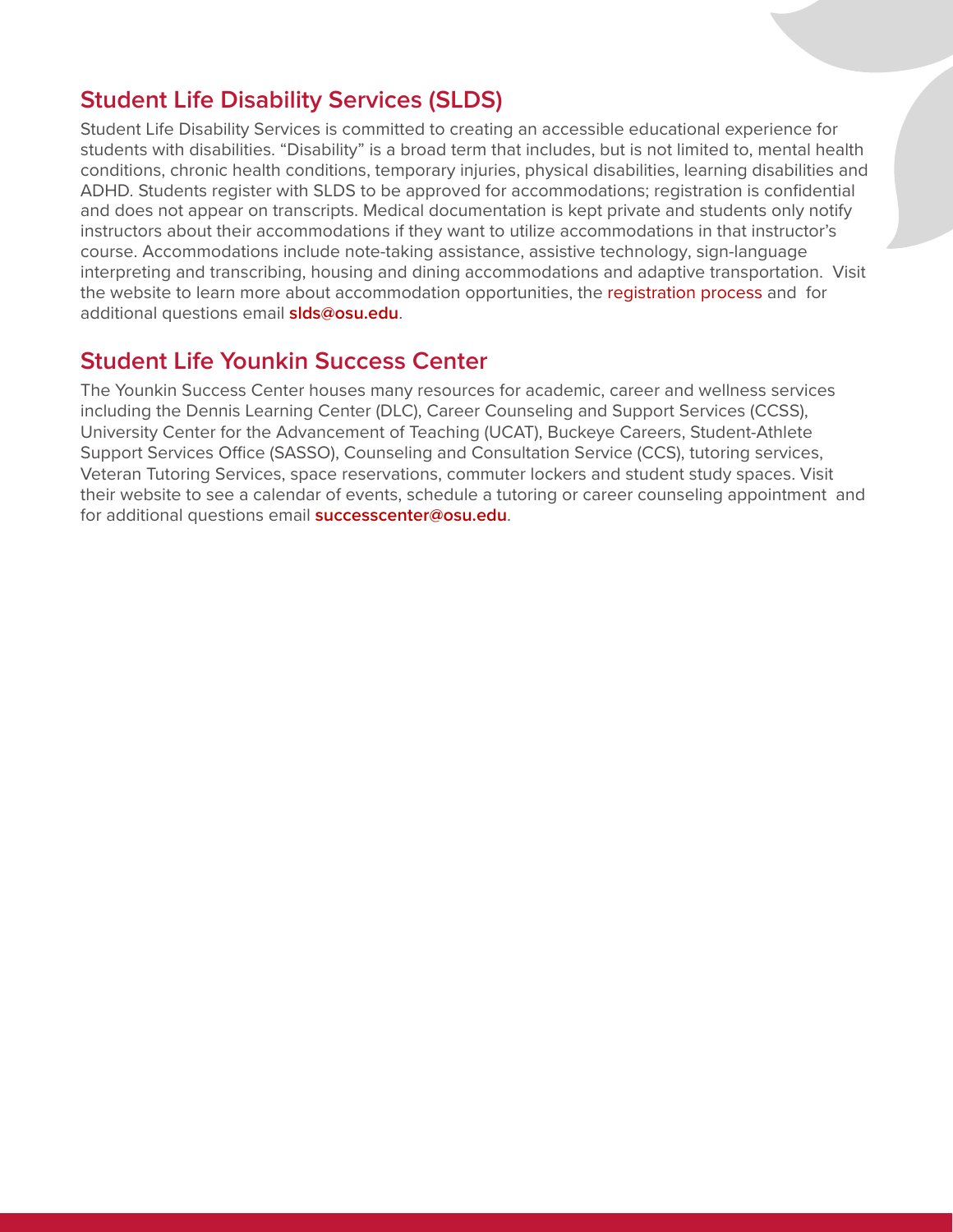# <span id="page-19-0"></span>**Physical Wellness**

The physically well person gets an adequate amount of sleep, eats a balanced and nutritious diet, engages in exercise for 150 minutes per week, attends regular medical check-ups and practices safe and healthy sexual relations.

# **[Student Life Dining Services](https://dining.osu.edu/)**

Dining Services offers a wide variety of dining options including grab and go, pre-order through GrubHub, cafes and traditional cafeteria through their many dining locations across campus. Dining plans are flexible to meet the needs of undergraduate, graduate and professional students, staff and faculty. Dedicated staff members are here to meet the dietary needs of Ohio State students through allergy friendly dining options, Halal and Kosher friendly options and one on one appointments with dietitians. Visit the website to learn more about dining options, view hours of operation at each of the dining locations on campus, send buckeye bundle care packages, schedule an appointment with a dietitian and for additional questions email **[dining@osu.edu](mailto:dining@osu.edu)**.

# **[Student Life Recreational Sports](https://recsports.osu.edu/)**

Student Life Recreational Sports offers members of the Ohio State community an opportunity to live an active life while on-campus through five recreational facilities: The RPAC, North Recreation Center, Jesse Owens North, Jesse Owens South, the Adventure Recreation Center, the Outdoor Adventure Center and the McCorkle Aquatic Pavilion as well as several outdoor parks. Programs and services range from [group fitness,](https://recsports.osu.edu/fms/groupfitness) aquatics, adventure trips, climbing, fitness and recreation, intramural sports, sport clubs, [personal training,](https://recsports.osu.edu/services-outreach/personal-training) a wide variety of equipment, [safety training and certificates,](https://recsports.osu.edu/services-outreach/safety-training-and-certifications) [Buckeye](https://recsports.osu.edu/services-outreach/buckeye-bike-hub)  [Bike Hub](https://recsports.osu.edu/services-outreach/buckeye-bike-hub) and custom group fitness, fitness related lectures for classrooms, staff meetings and more through thei[r Fitness in Motion p](https://recsports.osu.edu/services-outreach/fitness-in-motion)rogram. Visit their website to learn more about all that Rec Sports has to offer, hours of operation for each facility and for specific questions email **[recsports@osu.edu](mailto:recsports@osu.edu)**.

# **[Student Life Student Health Services](https://shs.osu.edu/)**

Student Health Services is located on campus in the Wilce Student Health Center. The center offers a variety of physical health related services to support a healthy campus for all, including primary care, vaccine requirements, gynecological services, physical therapy and sports medicine, dental care, medical advice and appointment scheduling, insurance, pharmacy and more. Each Ohio State student has a personal **BuckMD** account, where they may easily schedule appointments and keep track of their health information online. For questions or assistance with scheduling call **614-292-4321** or email **[shs@osu.edu](mailto:shs@osu.edu)**. *\*If you are experiencing a medical emergency call 911 or go to nearest emergency room. The closest emergency room to campus is The Ohio State University Wexner Medical Center Emergency Department at 410 W. 10th Ave, 614-293-8333.*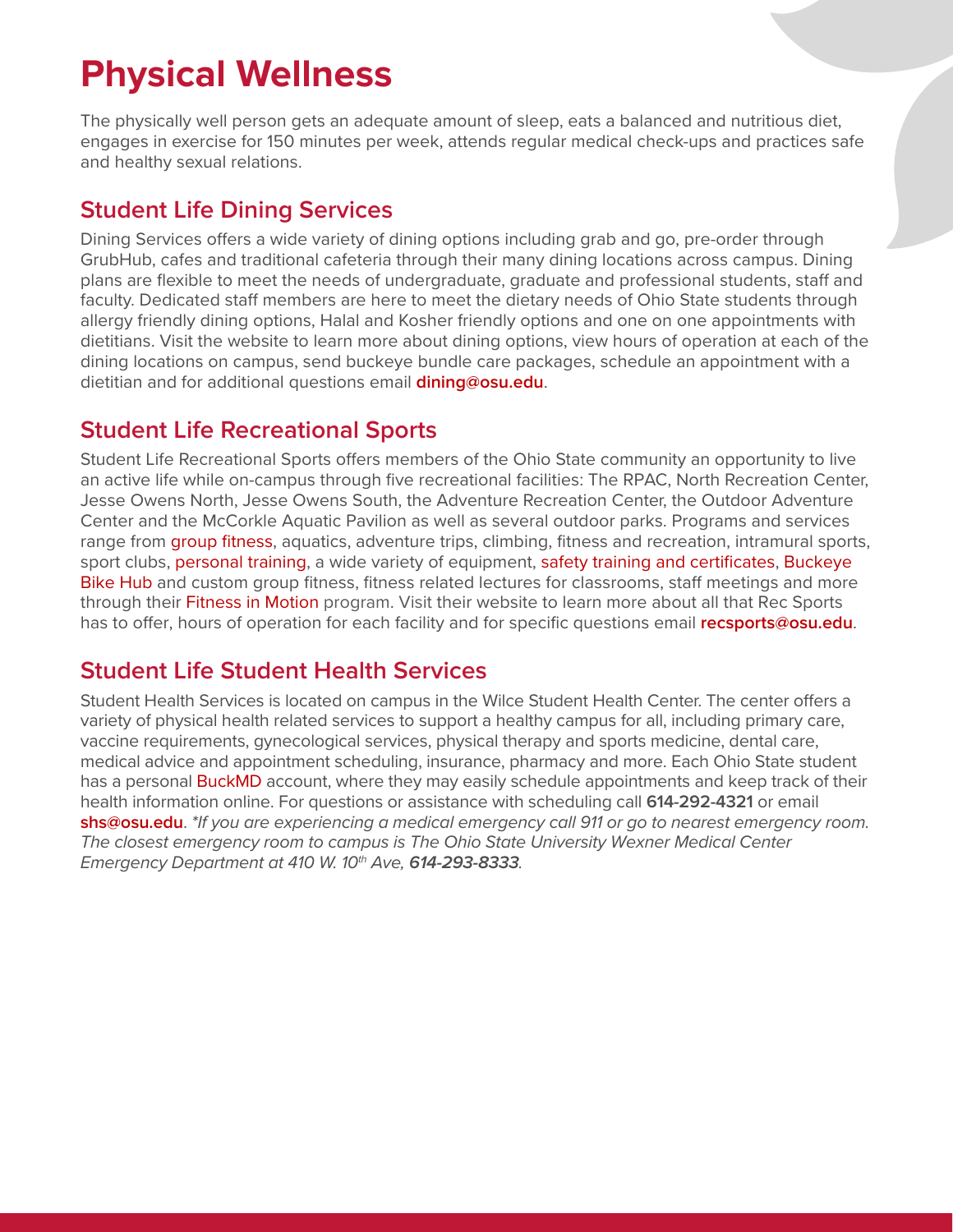# **[Student Life Student Wellness Center Alcohol, Tobacco, and Other](https://swc.osu.edu/services/alcohol-tobacco-and-other-drug-prevention/)  Drug Prevention and Education Services**

This collection of services within the Student Life Student Wellness Center focuses on educating students on the responsible use of alcohol and other drugs. Through a number of free group and one-on-one services, students can learn more about alcohol and other drugs in a non-judgmental environment. These are not abstinence free programs, rather an opportunity for students to gain knowledge and make decisions around their alcohol and other drug usage that works best for them and their future goals. Programs includ[e BASICS/CASICS,](https://swc.osu.edu/services/alcohol-tobacco-and-other-drug-prevention/basics-casics/) a one-on-one coaching program focusing on reviewing personal alcohol and other drug choices and making goals to help reduce risky behaviors; [ScreenU,](https://swc.osu.edu/services/alcohol-tobacco-and-other-drug-prevention/resources/participate-in-screenu/) a quick assessment students can take at any time to assess their behaviors and learn about resources based on their risk score[; Freedom from Smoking,](https://swc.osu.edu/services/alcohol-tobacco-and-other-drug-prevention/tobacco-free-osu/) a free eight-session program for students who are ready to quit smoking; and the [Diversion Program,](https://swc.osu.edu/services/alcohol-tobacco-and-other-drug-prevention/the-ohio-state-university-diversion-program/) open to all students looking to learn more about their alcohol usage but is also available for students needing to complete the educational component of the diversion program. Additionally, the Student Wellness Center houses th[e Collegiate Recovery Community \(CRC\),](https://swc.osu.edu/services/collegiate-recovery-community/) a support community for students in or seeking recovery from alcohol and other drug misuse. Through their dedicated staff, the CRC offers weekly support meetings, substance free events, a sober living house, recovery scholarships, individualized recovery plans and one-on-one support services. Visit the Student Wellness Center website to learn more about each of these programs, schedule appointments and email **[wellness@osu.edu](mailto:wellness@osu.edu)** with more questions.

#### **[Student Life Student Wellness Center Nutrition Coaching](https://swc.osu.edu/services/nutrition-education/nutrition-coaching/)**

Nutrition Coaching is a free service through the Student Wellness Center, available to all undergraduate, graduate and professional students who are interested in enhancing their health and well-being. Appointments focus on helping students identify any imbalance in their food intake through a nutrition assessment and exploring ways to optimize nutritional needs. Popular topics of discussion include weight management, meal planning and grocery shopping, body image and eating disorders, food allergies and sensitivities, dietary preferences (vegan or vegetarian), diet as it relates to health conditions and sports nutrition and event training. Visit the website to schedule an appointment, access resources and for additional questions email **[wellness@osu.edu](mailto:wellness@osu.edu)**.

#### **[Student Life Student Wellness Center Sexual Health Services](https://swc.osu.edu/services/sexual-health/)**

The Student Wellness Center provides (SWC) provides education and resources as it relates to students' sexual health choices. These are not abstinence free programs, rather an opportunity for students to gain knowledge and make decisions around their sexual health choices that works best for them and their future goals. Programs include th[e Condom Club,](https://swc.osu.edu/services/sexual-health/condom-club/) students can join for free to purchase 25 condoms a day for \$5; HIV/STI Testing, the SWC partners with a community organization to offer fre[e HIV/STI testing](https://swc.osu.edu/services/sexual-health/hiv-sti-testing/) weekly for students to access and presentations on a number of sexual health topics. Visit the website to learn more about each of the services in the SWC and get connected t[o resources in the Columbus community,](https://swc.osu.edu/services/sexual-health/resources/) email additional questions to **[wellness@osu.edu](mailto:wellness@osu.edu)**.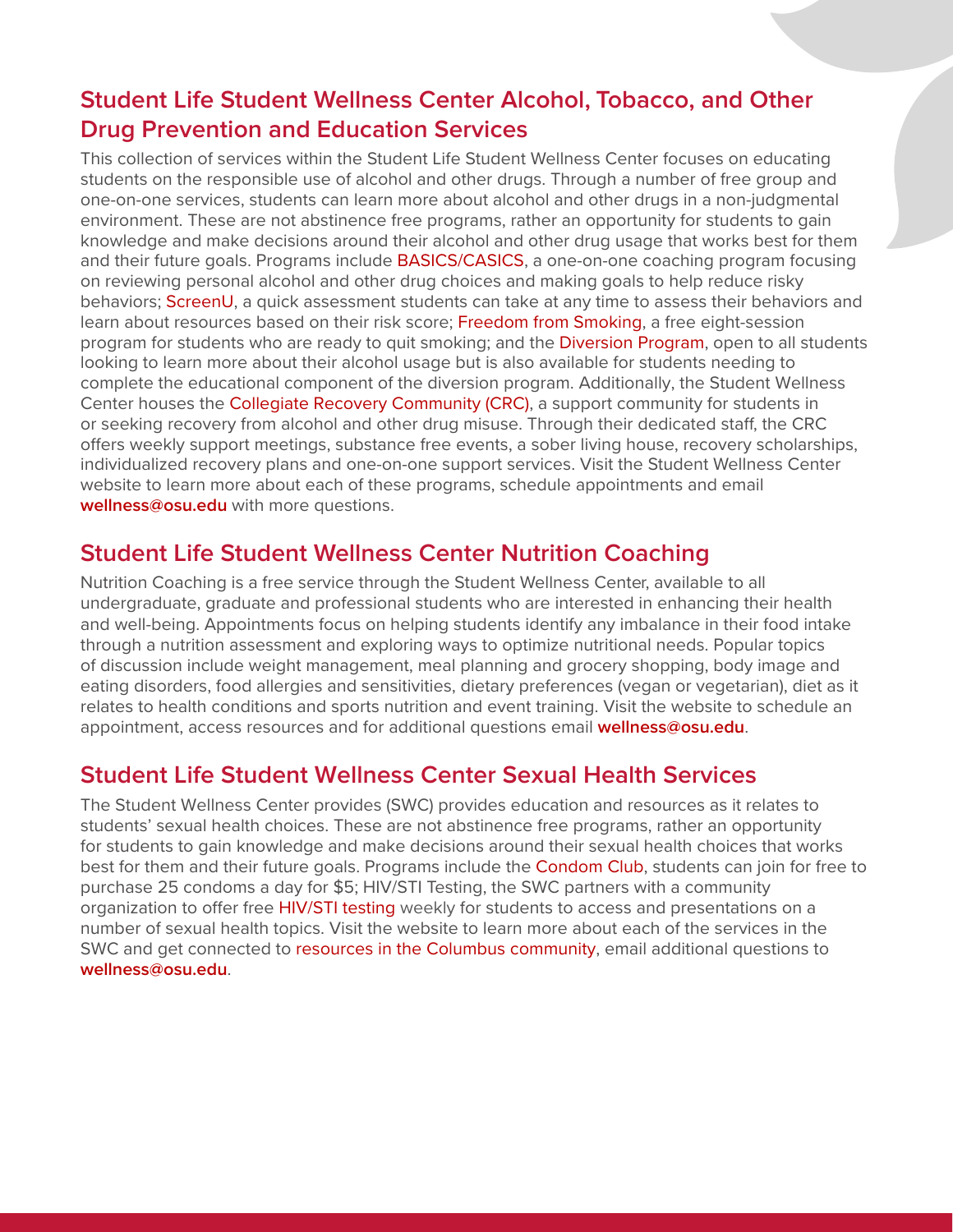# <span id="page-21-0"></span>**Social Wellness**

The socially well person has a network of support based on interdependence, mutual trust, respect and has developed a sensitivity and awareness towards the feelings of others.

### **[College in Columbus](https://collegeincbus.osu.edu/)**

College in Columbus is an opportunity for Ohio State students to explore the Columbus community through entertainment, work, service and events. This website highlights transportation options, upcoming events, activities for families, wellness related activities and more that are happening on or near campus. Visit their website for a full events calendar.

# **[Kindness at Ohio State](https://kind.osu.edu/)**

Kindness at Ohio State is a campus-wide initiative to promote the concept of kindness among our students, faculty and staff to help foster powerful experiences and profound human connections. This committee hosts a number of service events throughout the academic year including Operation Warm, The Big Table, Pack Shack and more. Visit their website to see [a full list of campus events](https://kind.osu.edu/serve/events-and-opportunities) and [other resources](https://kind.osu.edu/resources) to help promote kindness in your community.

#### **[Ohio State Athletics](https://ohiostatebuckeyes.com/)**

Athletics is a large part of the Ohio State experience with over 30 competing sports teams. Visit the Ohio State Athletics websites to view th[e full events calendar](https://ohiostatebuckeyes.com/all-sports-schedule/) and to [purchase tickets.](https://ohiostatebuckeyes.com/tickets/)

#### **[Student Life Sorority and Fraternity Life](https://sfl.osu.edu/)**

Student Life Sorority and Fraternity Life (SFL) is affiliated with four different types of councils, Interfraternity Council (IFC), Multicultural Greek Council (MCGC), National Pan-Hellenic Council (NPHC) and Panhellenic Association (PHA). Wit[h 62 chapters](https://sfl.osu.edu/about_us/chapters/) there is an organization for everyone interested in participating in SFL. Interested students can learn more about the [recruitment schedule](https://sfl.osu.edu/prospective_members/) and visit their **FAQs page** to learn more about what all is involved in association with a chapter.

# **[Student Life Student Activities](https://activities.osu.edu/)**

Student Life Student Activities creates transformational involvement and leadership opportunities for undergraduate, graduate and professional students with ove[r 1,400 student organizations,](https://activities.osu.edu/involvement/student_organizations/) immersive [service trips a](https://activities.osu.edu/involvement/service_outreach/)nd initiatives to serve locally through th[e Pay it Forward program.](https://activities.osu.edu/involvement/service_outreach/pay_it_forward/) Major campus events include Welcome Week and Homecoming, as well as large campus-wide events hosted by the Ohio [Union Activities Board \(O](https://ouab.osu.edu/)UAB). Check out their website to see [a full list of events,](https://activities.osu.edu/programs/signature_events) special offers through th[e D-Tix \(Discounted Tickets\)](https://activities.osu.edu/programs/dtix) program and special programming for our graduate and [professional students.](https://activities.osu.edu/involvement/graduate_and_professional/)